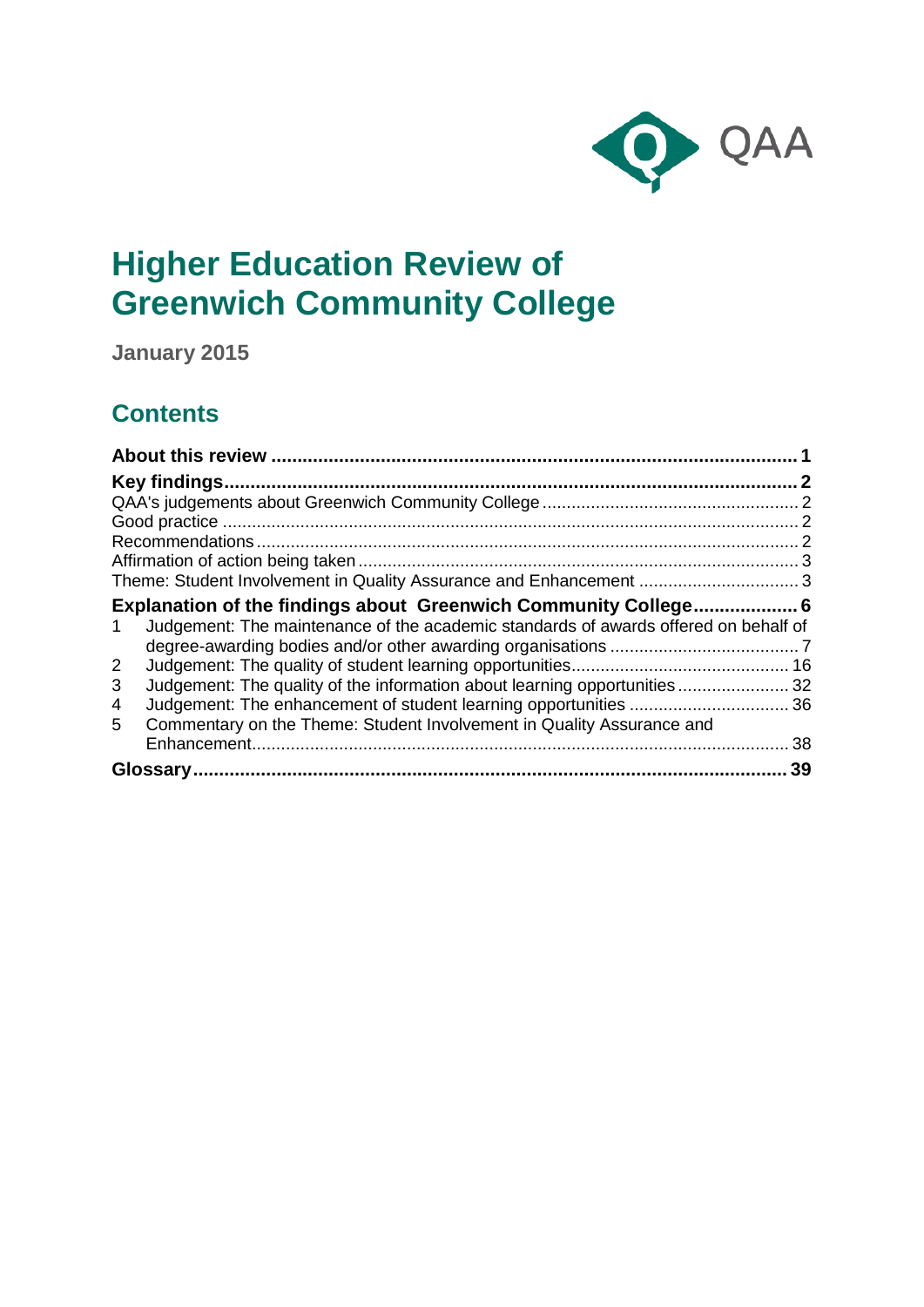## <span id="page-1-0"></span>**About this review**

This is a report of a Higher Education Review conducted by the Quality Assurance Agency for Higher Education (QAA) at Greenwich Community College. The review took place from 12 to 14 January 2015 and was conducted by a team of two reviewers, as follows:

- Ms Tessa Counsell
- Ms Amy Woodgate (student reviewer).

The main purpose of the review was to investigate the higher education provided by Greenwich Community College and to make judgements as to whether or not its academic standards and quality meet UK expectations. These expectations are the statements in the [UK Quality Code for Higher Education](http://www.qaa.ac.uk/assuring-standards-and-quality/the-quality-code) (the Quality Code)<sup>1</sup> setting out what all UK higher [education providers](http://newlive.qaa.ac.uk/AboutUs/glossary/Pages/glossary-h.aspx#h2.1) expect of themselves and of each other, and what the general public can therefore expect of them.

In Higher Education Review the QAA review team:

- makes judgements on
	- the setting and maintenance of academic standards
	- the quality of student learning opportunities
	- the information provided about higher education provision
	- the enhancement of student learning opportunities
- provides a commentary on the selected theme
- makes recommendations
- identifies features of good practice
- affirms action that the provider is taking or plans to take.

A summary of the findings can be found in the section starting on page 2. [Explanations of](#page-6-0)  [the findings](#page-6-0) are given in numbered paragraphs in the section starting on page 6.

In reviewing Greenwich Community College (the College) the review team has also considered a theme selected for particular focus across higher education in England and Northern Ireland.

The [themes](http://www.qaa.ac.uk/publications/information-and-guidance/publication?PubID=106) for the academic year 2014-15 are Student Involvement in Quality Assurance and  $\overline{\text{Enhancement}}$  and Student Employability,<sup>2</sup> and the provider is required to select, in consultation with student representatives, one of these themes to be explored through the review process.

The QAA website gives more information [about QAA](http://www.qaa.ac.uk/aboutus/pages/default.aspx) and its mission.<sup>3</sup> A dedicated section explains the method for [Higher Education](http://www.qaa.ac.uk/reviews-and-reports/how-we-review-higher-education/higher-education-review) Review<sup>4</sup> and has links to the review handbook and other informative documents. For an explanation of terms see the [Glossary](#page-38-1) at the end of this report.

-<sup>1</sup> The UK Quality Code for Higher Education is published at: [www.qaa.ac.uk/quality-code](http://www.qaa.ac.uk/quality-code) <sup>2</sup> Higher Education Review themes: [www.qaa.ac.uk/publications/information-and-](http://www.qaa.ac.uk/publications/information-and-guidance/publication?PubID=106)

[guidance/publication?PubID=106](http://www.qaa.ac.uk/publications/information-and-guidance/publication?PubID=106) <sup>3</sup> QAA website: [www.qaa.ac.uk/aboutus.](http://www.qaa.ac.uk/aboutus/pages/default.aspx)

<sup>4</sup> Higher Education Review web pages: [www.qaa.ac.uk/reviews-and-reports/how-we-review-higher](http://www.qaa.ac.uk/reviews-and-reports/how-we-review-higher-education/higher-education-review)[education/higher-education-review](http://www.qaa.ac.uk/reviews-and-reports/how-we-review-higher-education/higher-education-review)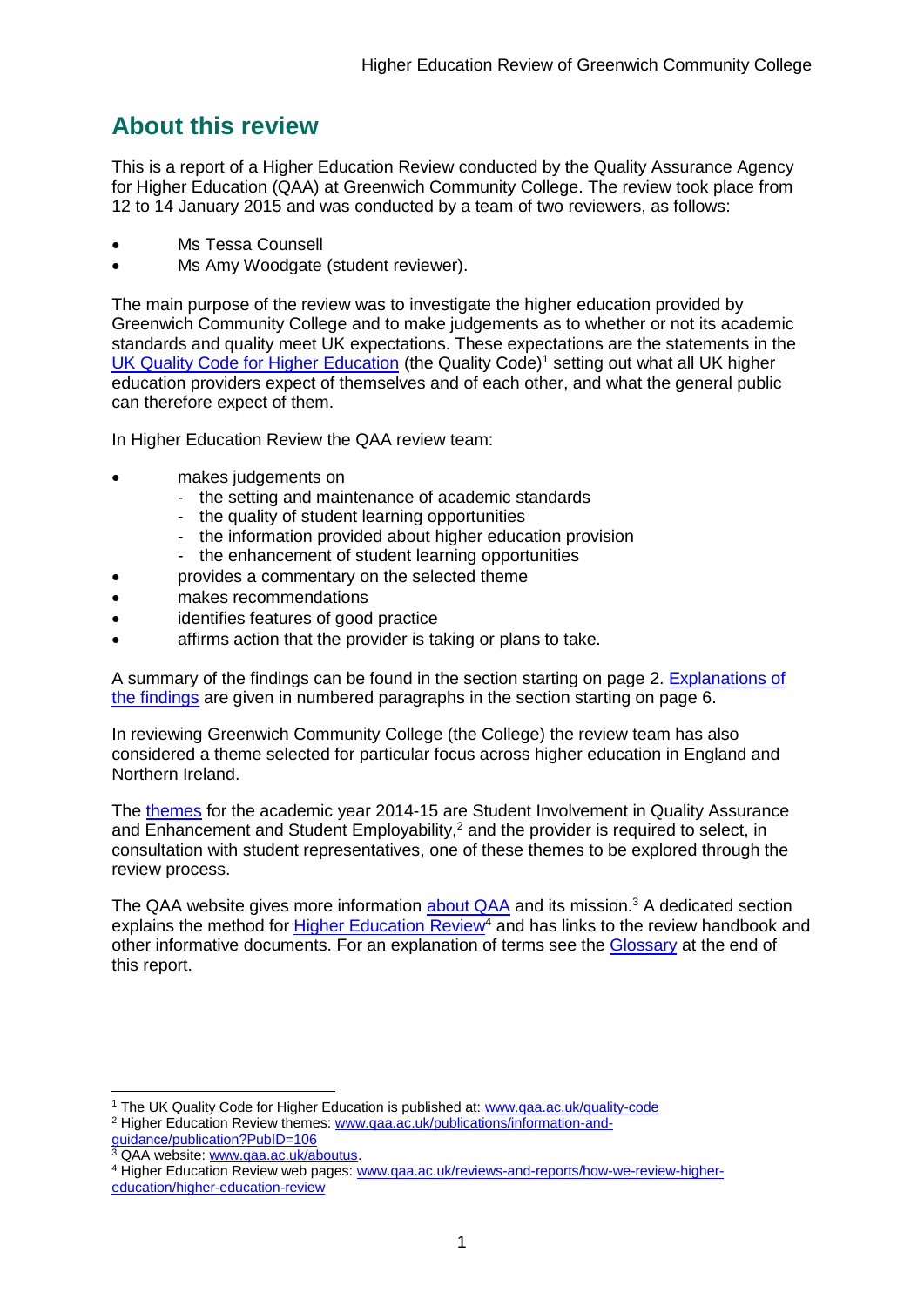## <span id="page-2-0"></span>**Key findings**

## <span id="page-2-1"></span>**QAA's judgements about Greenwich Community College**

The QAA review team formed the following judgements about the higher education provision at Greenwich Community College.

- The maintenance of the academic standards of awards offered on behalf of degree-awarding bodies and the awarding organisation **meets** UK expectations.
- The quality of student learning opportunities **requires improvement to meet** UK expectations.
- The quality of the information about learning opportunities **does not meet**  UK expectations.
- The enhancement of student learning opportunities **requires improvement to meet** UK expectations.

## <span id="page-2-2"></span>**Good practice**

The QAA review team identified the following features of **good practice** at Greenwich Community College.

The provision of regular higher education Study Skills Workshops (Expectation B4).

## <span id="page-2-3"></span>**Recommendations**

The QAA review team makes the following **recommendations** to Greenwich Community College.

By September 2015:

- formalise higher education staff development beyond the current training opportunities to ensure that learning and teaching practices are informed by subject specific scholarship (Expectation B3)
- develop a teaching observation process more related to higher education (Expectation B3)
- develop and implement a process for the management and evaluation of work-based learning including roles and responsibilities (Expectations B4 and B10)
- develop and implement a strategic approach for the involvement of employers in the higher education provision (Expectation B10)
- develop and implement a process which ensures information for higher education provision is fit for purpose, accessible and trustworthy (Expectation C)
- produce a placement/work-based learning handbook (Expectation C)
- ensure that programme learning outcomes are made more explicit (Expectation C)
- develop the process for monitoring and evaluating destination data, especially foundation degree 'top-up' awards (Expectation C)
- take deliberate steps to improve the quality of students' learning opportunities (Enhancement).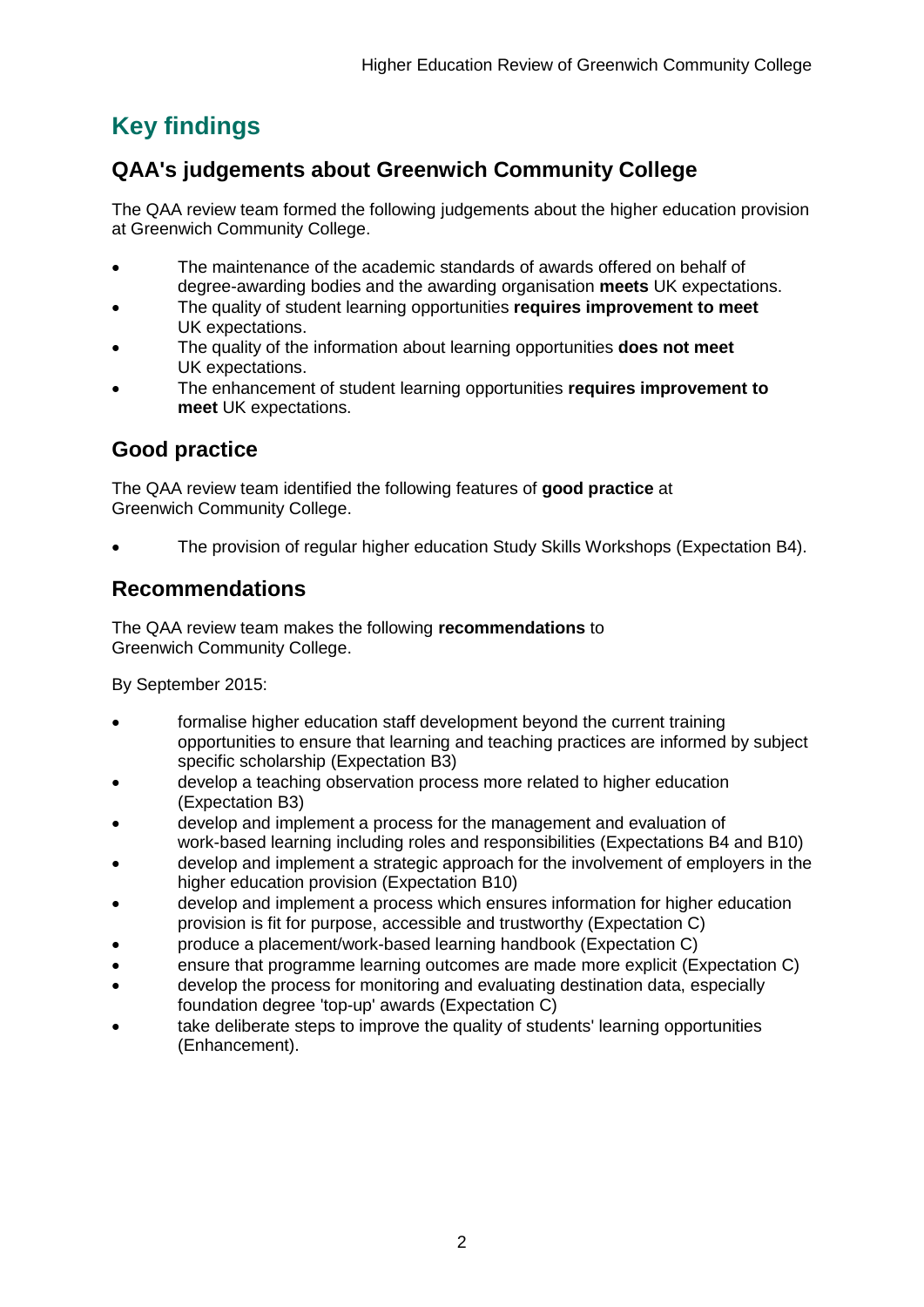## <span id="page-3-0"></span>**Affirmation of action being taken**

The QAA review team **affirms** the following actions that Greenwich Community College is already taking to make academic standards secure and/or improve the educational provision offered to its students.

- The actions being taken to developing the virtual learning environment (Expectation B4).
- The steps being taken to improve student survey response rates (Expectation B5).

## <span id="page-3-1"></span>**Theme: Student Involvement in Quality Assurance and Enhancement**

There is a well-established system for student representation and strong links between students and their Programme Leader through informal interactions. Given the diversity of the student demographic, including representation of minority ethnic groups who may be unfamiliar with student engagement methods and providing feedback, the wide-spread acknowledgement that these mechanisms exist and are positively received by the student community is encouraging. However, the College acknowledges that these mechanisms could be better used and that it has more work to do, particularly with regards to student survey engagement. Outcomes of student feedback are discussed at staff team meetings and inform wider College action plans, which are lead by the same team. There is no annual monitoring of the effectiveness of the student voice or thematic analysis of issues raised during the academic year to monitor progress. Actions arising from student feedback gathered is communicated back to the student community through class representatives and Programme Leaders. Overall, the College has implemented a solid foundation for student involvement and it is clear the College values its student contributions. The mechanisms are at times informal and it is not clear how these will operate with the projected student recruitment aspirations.

Further explanations of the key findings can be found in the handbook available on the QAA webpage explained in [Higher Education Review.](http://www.qaa.ac.uk/reviews-and-reports/how-we-review-higher-education/higher-education-review)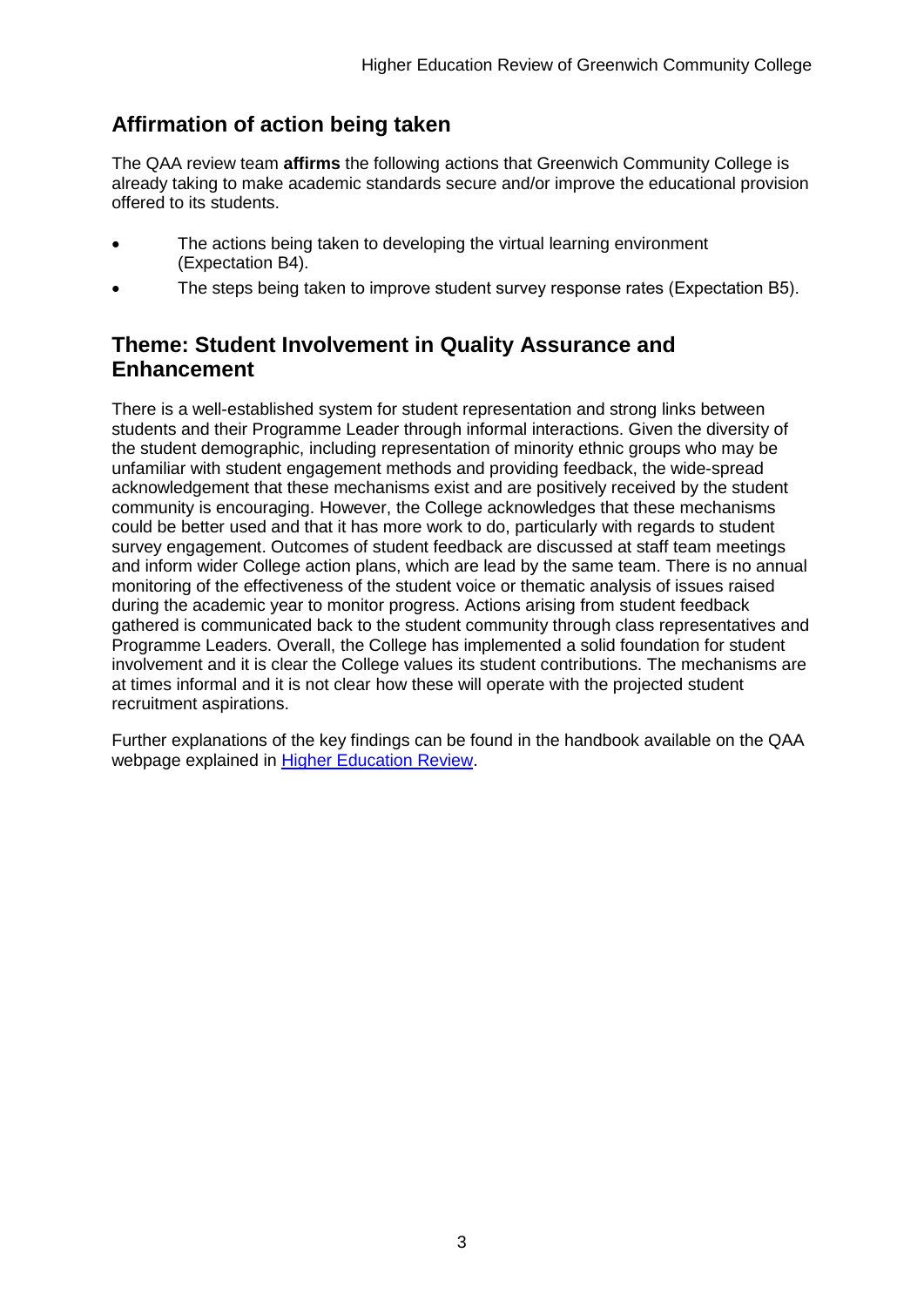## **About Greenwich Community College**

Greenwich Community College (the College) is a general further education college currently located over three main sites located in the London Borough of Greenwich. The College has an annual revenue budget of around £16 million. In 2014-15 there were 90 full-time equivalent higher education students. Overall the College has around 17,000 enrolments. The majority of students are part-time.

Programmes delivered by the College include Foundation Degrees in Applied Professional Study (Health and Social Care); Diploma in Education and Training; Professional Study; Supporting Teaching and Learning; Venues, Events and Hospitality Management; and a Foundation Year for Degrees in Science. Recently, the College introduced a BA Hons in Lifelong Learning Sector, but recruitment did not reach the university's target of 15 and the programme was not offered. There is also an HNC Business with Pearson.

HEFCE-funded higher education programmes at the College were validated by the University of Greenwich through the Partner College Network. The conditions of the relationship between the College and the University of Greenwich are detailed in the Partner College Memorandum of Agreement.

Since the last QAA review in 2010, the University of Greenwich, in seeking to reduce its number of partners, decided to withdraw franchised provision from the College in 2014. The College retains some links, for example by providing placements for PGCE students for the University of Greenwich (Post Graduate Certificate of Education for Further Education - Levels 1-5) and sitting on academic committees. At the time of the review, most programmes are still validated by the University of Greenwich. The Diploma in Education and Training is validated by Canterbury Christchurch University (CCCU). In 2014, the College was successful in its bid for HEFCE directly funded student numbers, totalling 130. There is a proposal to seek approval with Canterbury Christchurch University for Foundation Degrees in Venues and Events Management, and Hospitality Management, and with London South Bank University for a Foundation Degree in Accounting. The College will also develop, with Pearson, HNC/Ds in Hospitality, Business, Hair and Beauty Management and Travel and Tourism Management.

The College states that its main challenge is the end of the long-standing partnership with the University of Greenwich, a decision taken by the University at its recent five year Widening Participation review.

The last QAA review of the College was carried out in 2010. Two examples of good practice were identified: the development of the Foundation Degree in Venues, Events and Hospitality; and the learning resource facilities and the student support arrangements which were especially beneficial to part-time students.

The review made eight advisable recommendations and two desirable recommendations. In response to those recommendations the College appointed a Head of Higher Education. Identifying good practice by external examiners is undertaken through the partner forum meetings. The moderation process and identifying good practice with reference to assessment feedback has been implemented, especially in HNC Business. The evaluation of staff development in relation to protocols for all tutors, and especially for new staff, has been implemented. The website has been corrected regarding the descriptions of higher education award levels. The information on foundation degrees now confirms that these are qualifications in their own right. The recommendation to develop placement handbooks has not been taken forward (see paragraph 3.9) and the College decided not to develop a higher education teaching observation arrangement (see paragraph 2.15). The desirable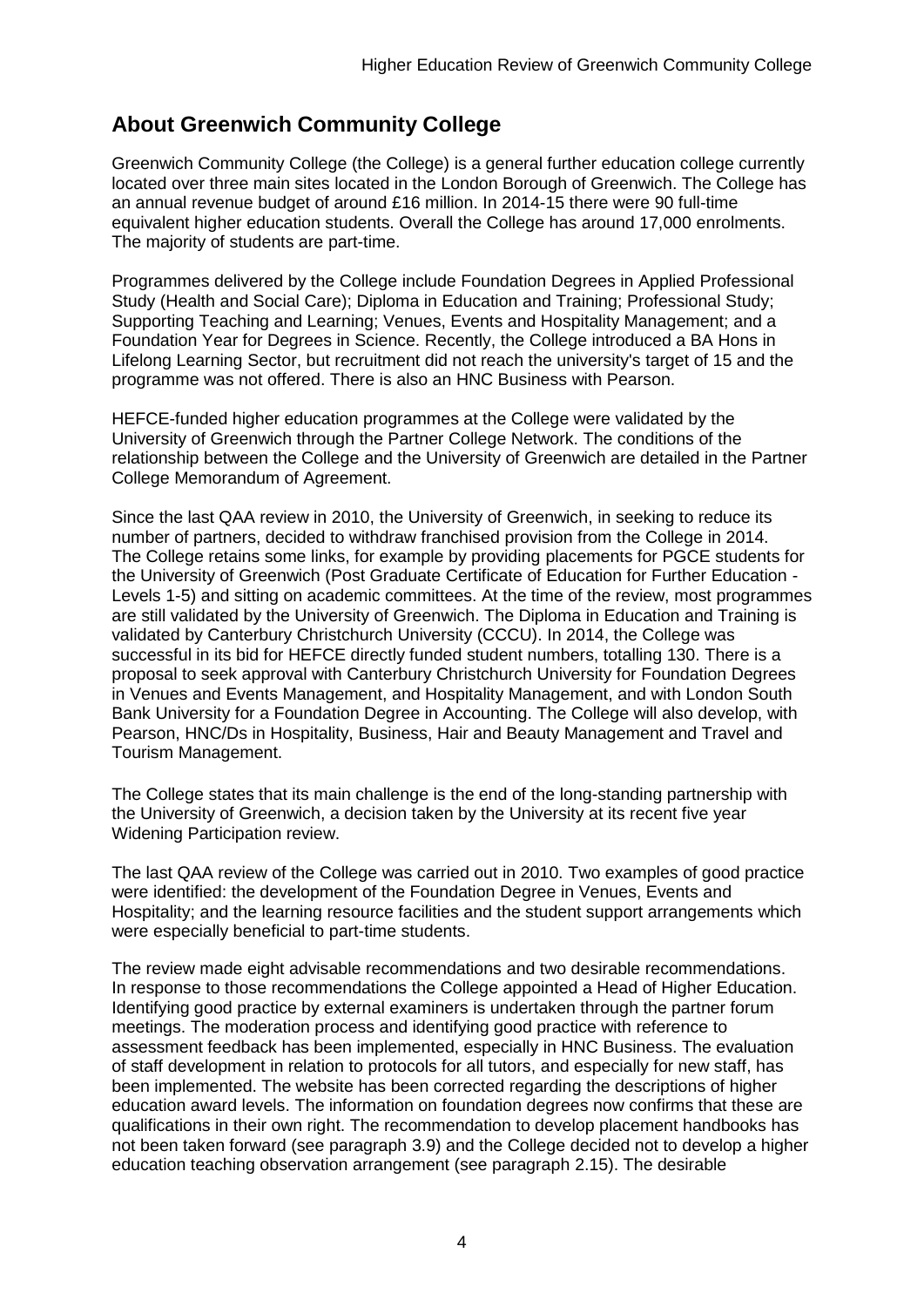recommendation concerning the development of a common layout for handbooks has been met.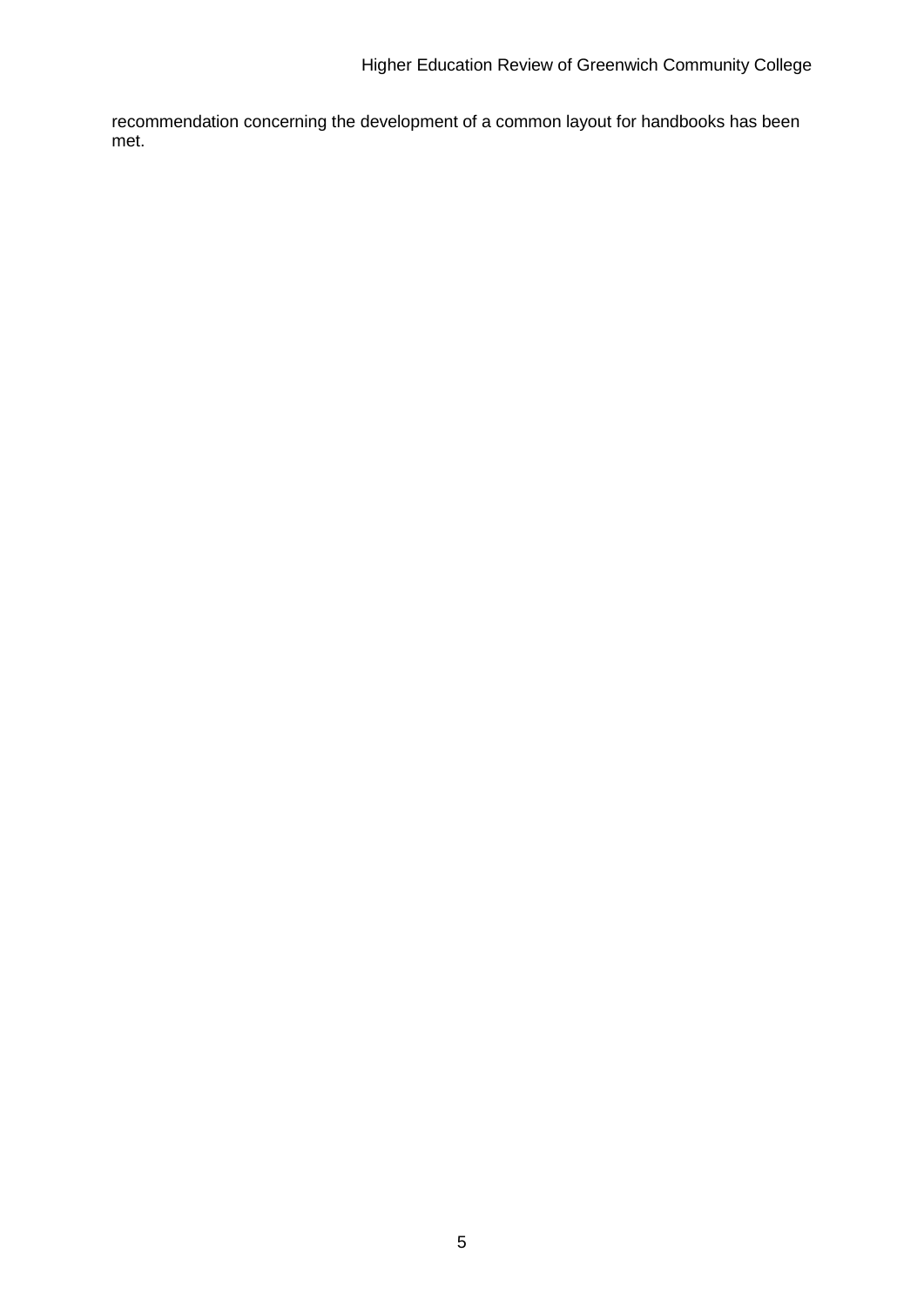## <span id="page-6-0"></span>**Explanation of the findings about Greenwich Community College**

This section explains the review findings in more detail.

Terms that may be unfamiliar to some readers have been included in a [brief glossary](#page-38-1) at the end of this report. A fuller [glossary of terms](http://www.qaa.ac.uk/Pages/GlossaryEN.aspx) is available on the QAA website, and formal definitions of certain terms may be found in the operational description and handbook for the [review method,](http://www.qaa.ac.uk/reviews-and-reports/how-we-review-higher-education/higher-education-review) also on the QAA website.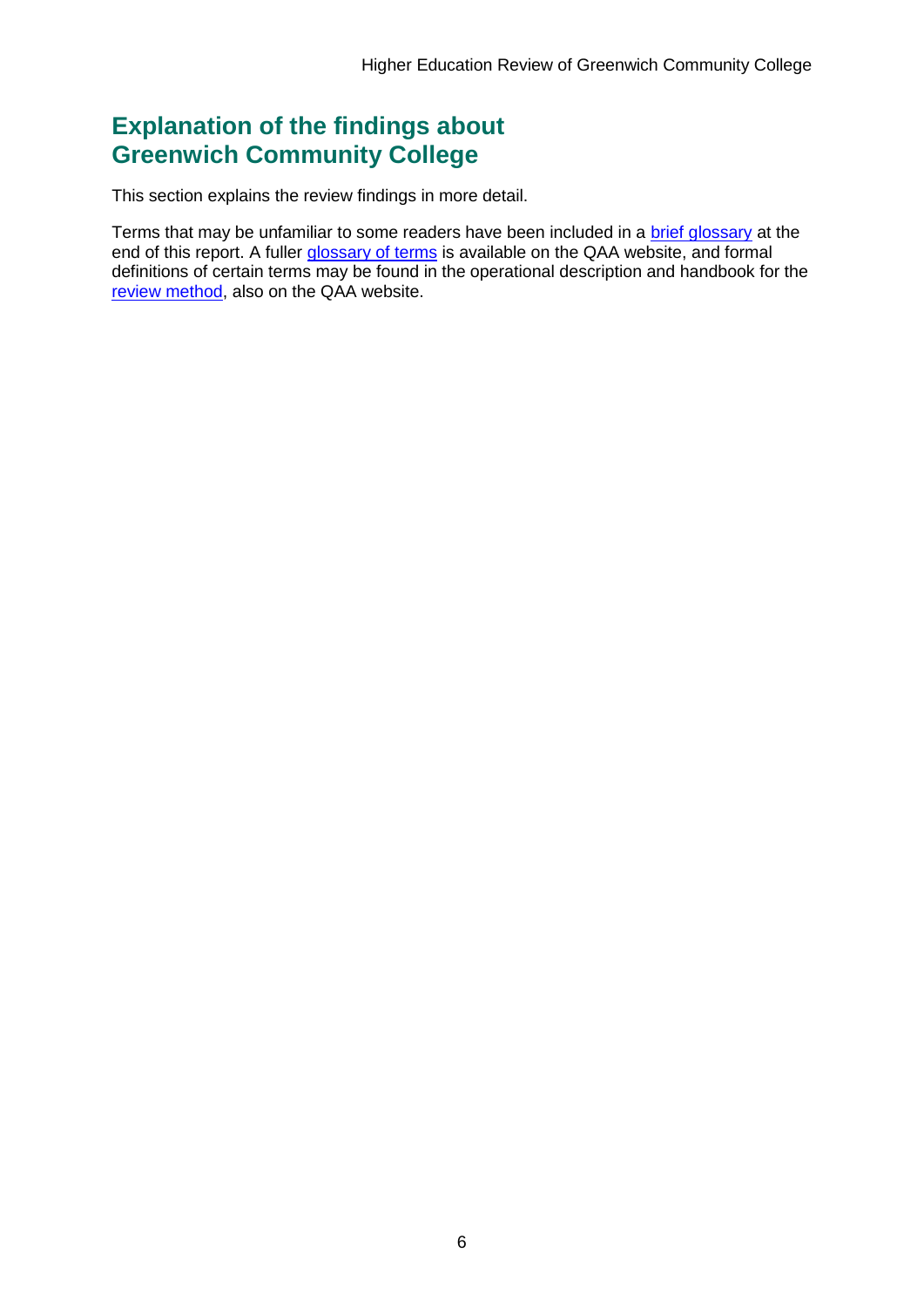## <span id="page-7-0"></span>**1 Judgement: The maintenance of the academic standards of awards offered on behalf of degree-awarding bodies and/or other awarding organisations**

**Expectation (A1): In order to secure threshold academic standards, degree-awarding bodies:** 

**a) ensure that the requirements of** *The Framework for Higher Education Qualifications in England, Wales and Northern Ireland* **are met by:**

- **positioning their qualifications at the appropriate level of the relevant framework for higher education qualifications**
- **ensuring that programme learning outcomes align with the relevant qualification descriptor in the relevant framework for higher education qualifications**
- **naming qualifications in accordance with the titling conventions specified in the frameworks for higher education qualifications**
- **awarding qualifications to mark the achievement of positively defined programme learning outcomes**

**b) consider and take account of QAA's guidance on qualification characteristics** 

**c) where they award UK credit, assign credit values and design programmes that align with the specifications of the relevant national credit framework** 

## **d) consider and take account of relevant Subject Benchmark Statements.**

### **Quality Code,** *Chapter A1: UK and European Reference Points for Academic Standards*

## **Findings**

1.1 The review team scrutinised relevant College and awarding body and organisation documentation, including quality assurance and curriculum approval documents, external examiner reports, and partnership annual reports. Memoranda of Agreement are in place with both universities, with clear responsibilities checklists. The Universities' quality assurance handbooks also detail process and arrangements for franchised provision. The College adheres to these arrangements.

1.2 The College is not involved in programme design, as all the provision is delivered through franchise arrangements. It is the responsibility of the degree-awarding bodies to ensure alignments with the national credit frameworks.

1.3 The team met teaching staff to explore their use and understanding of the *Foundation Degree Qualification Benchmark* and credit frameworks in the maintenance of academic standards. Teaching staff have been involved in training to be familiar with the Quality Code. Staff showed less awareness of the *Foundation Degree Qualification Benchmark* and programme-level learning outcomes. Programme-level learning outcomes are agreed during the validation process, lead by the degree-awarding bodies and organisation.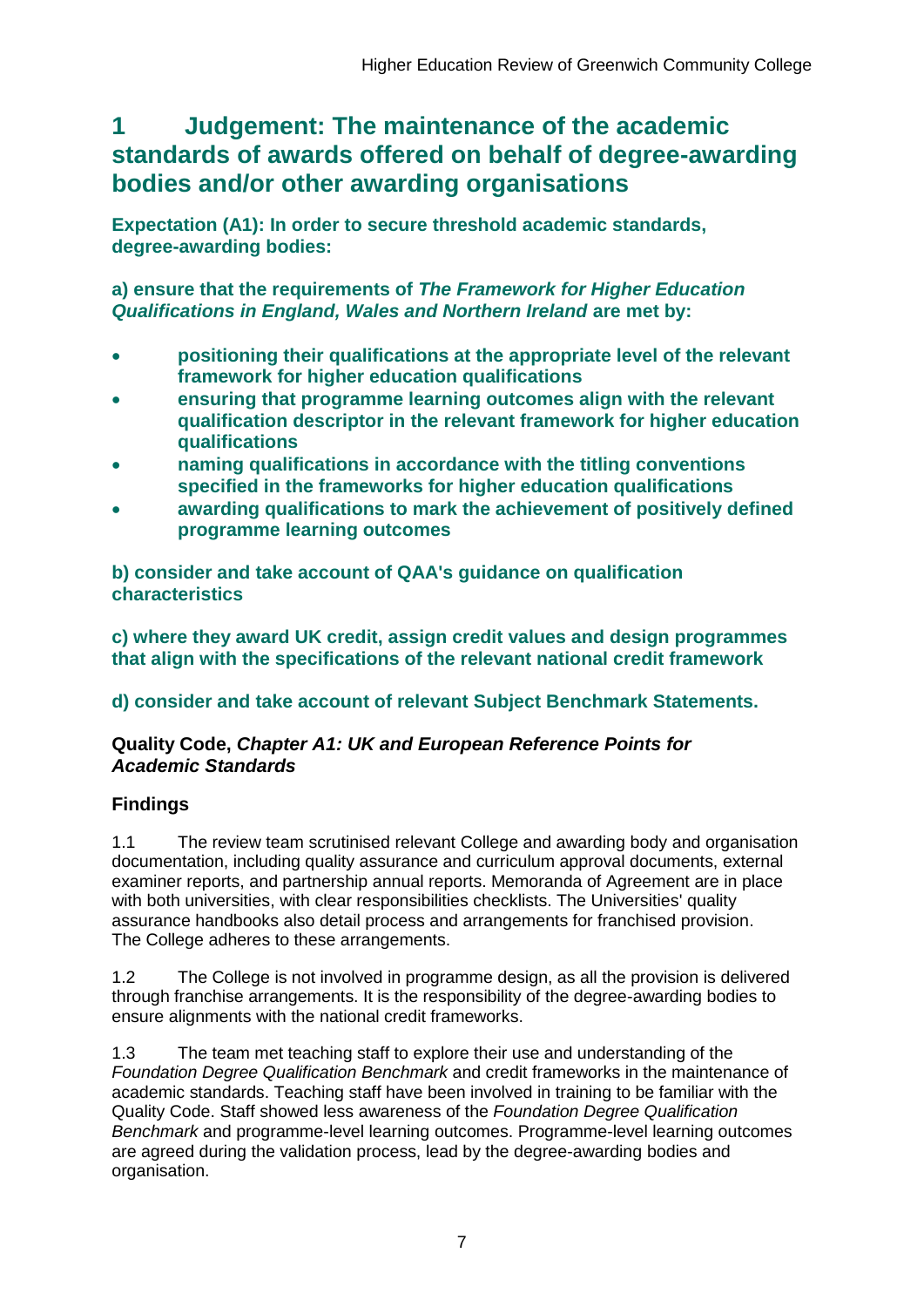1.4 Responsibility for allocating each qualification to the appropriate level of the FHEQ resides with awarding bodies and organisation. The team concludes that the College is adequately fulfilling its responsibilities in meeting the expectation through adherence to the awarding bodies' and organisation's policies and quality assurance processes. Therefore, Expectation A1 is met both in design and operation, and the associated level of risk is low.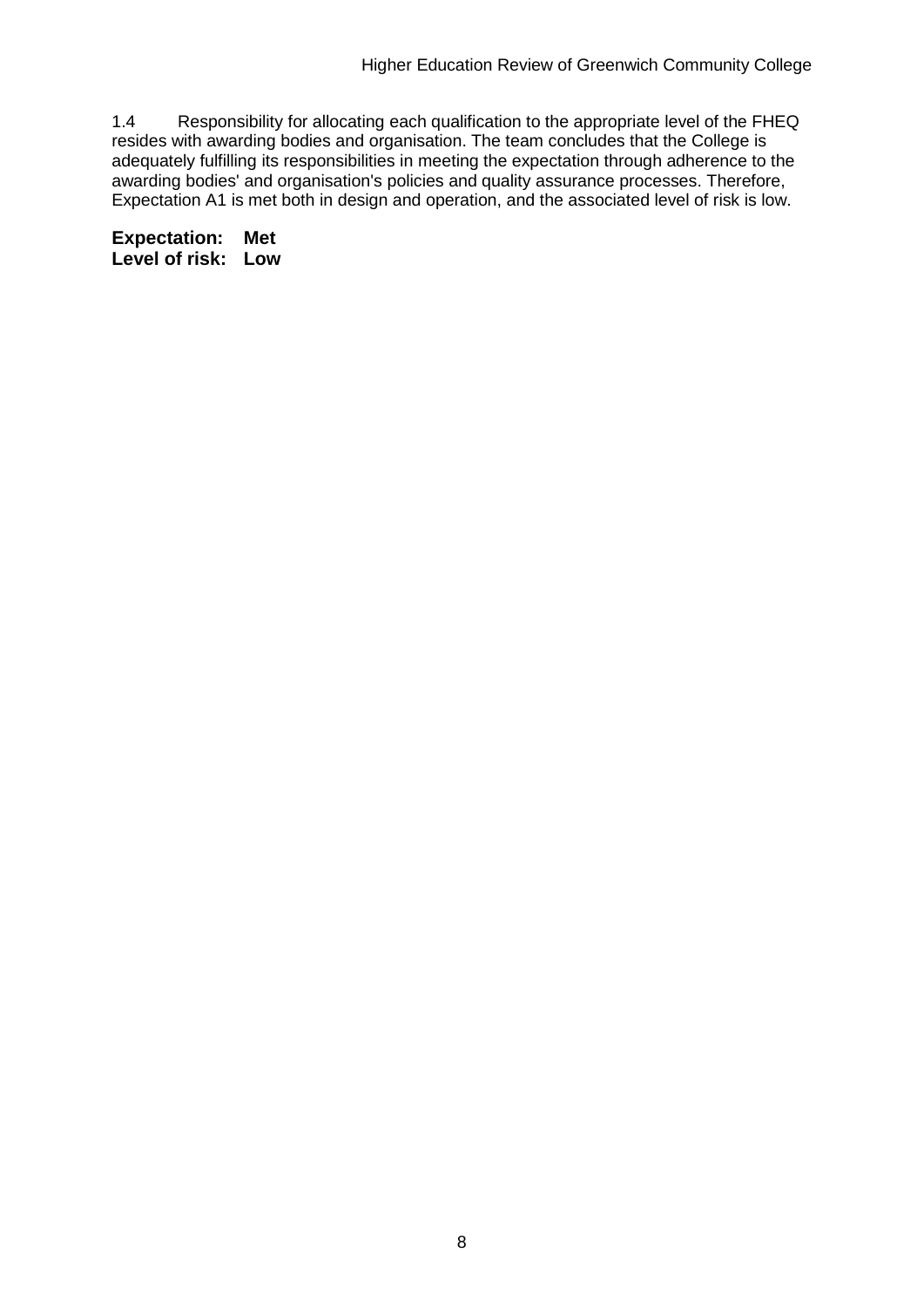**Expectation (A2.1): In order to secure their academic standards, degree-awarding bodies establish transparent and comprehensive academic frameworks and regulations to govern how they award academic credit and qualifications.**

#### **Quality Code,** *Chapter A2: Degree-Awarding Bodies' Reference Points for Academic Standards*

## **Findings**

1.5 The awarding bodies and organisation are responsible for securing academic standards and establishing academic frameworks and regulations to govern award of academic credit. The College is not a degree-awarding body and operates its provision through franchise programme arrangements from the awarding bodies and organisation. These awarding partners have comprehensive academic frameworks and academic regulation processes, together with oversight arrangements which work to ensure the academic standards of their awards. Responsibilities for operational functions delegated to the College are clearly outlined in quality assurance documentation and the memoranda of agreement.

1.6 The College is responsible for maintaining ongoing academic standards of its provisions through the mechanisms indicated in each awarding body's regulations. The College adopts the processes required for each awarding body or organisation individually. The College does not have its own overarching quality assurance guidance or policy for higher education staff at the College, but teaching staff were aware of relevant documentation.

1.7 The team reviewed the relevant partnership documentation and agreements with the awarding bodies and organisation and evaluated the extent to which these responsibilities are understood by teaching staff. Students were aware of the awarding bodies' and organisation's responsibilities and acknowledged the Link Tutor in formalising this relationship. External examiner reports indicate that partnership documentation makes note of external reference points.

1.8 The review team concludes that the College adheres to the frameworks and regulations of the awarding bodies and organisation to secure academic standards. Therefore, the Expectation is met and the associated level of risk is low.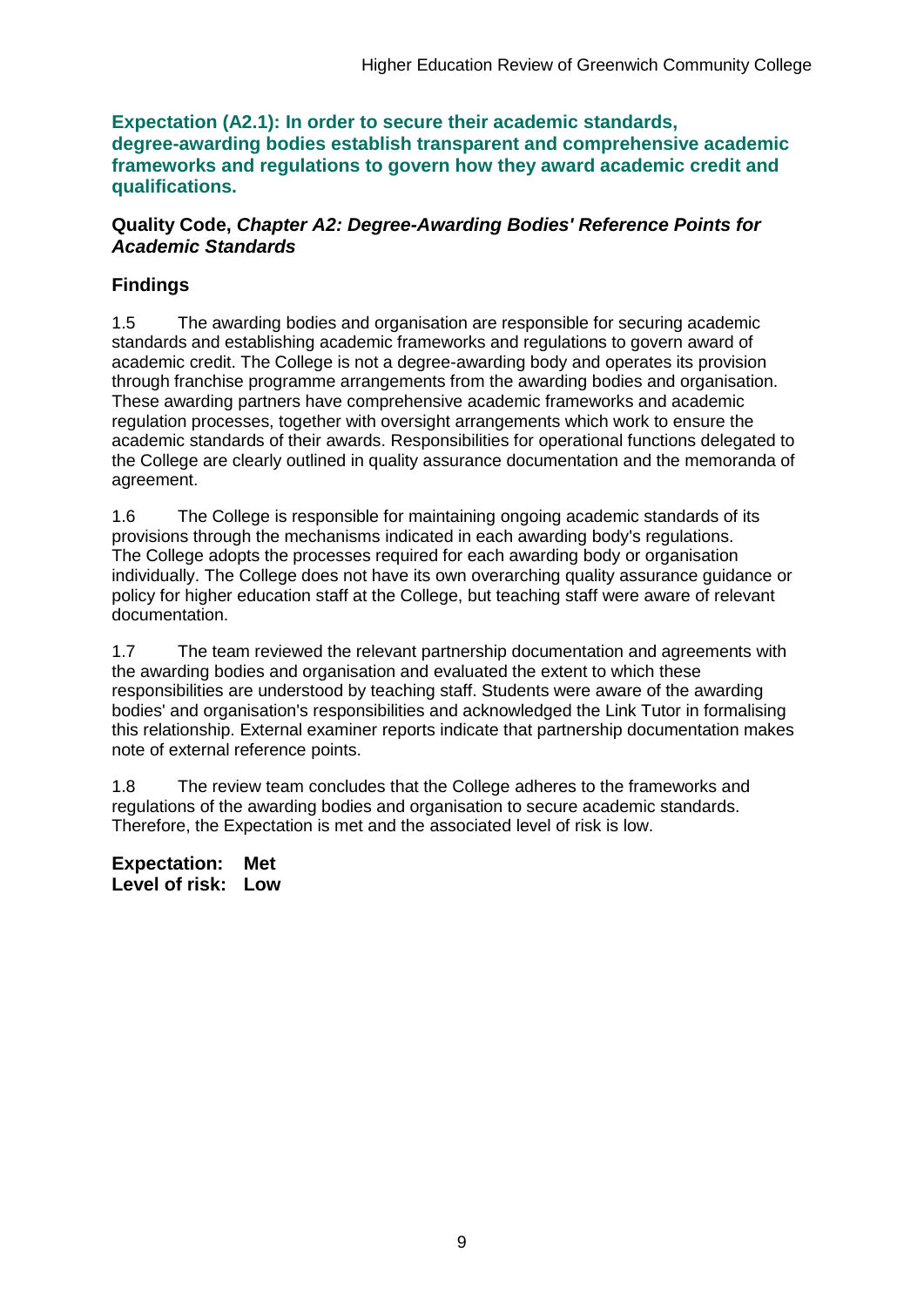**Expectation (A2.2): Degree-awarding bodies maintain a definitive record of each programme and qualification that they approve (and of subsequent changes to it) which constitutes the reference point for delivery and assessment of the programme, its monitoring and review, and for the provision of records of study to students and alumni.** 

#### **Quality Code,** *Chapter A2: Degree-Awarding Bodies' Reference Points for Academic Standards*

1.9 The responsibility for maintaining a definitive record of each programme, in the form of programme specifications and qualification resides with the awarding bodies and organisation. The College is responsible for ensuring these specifications are used as programme reference points and communicated effectively to students. The College is also responsible for delivery of assessment, and monitoring and review of the programme provisions.

1.10 The team reviewed programme-specific documentation, including programme handbooks and external examiner reports, and met senior management and teaching staff to assess the College's adherence to delegated operational standards.

1.11 Programme specifications are the responsibilities of the awarding bodies and organisation. These are expected to be communicated to students through the programme handbooks, which are also developed by the awarding bodies and organisation. The students the team met understood the provisions available for programme-specific information and the team was assured that the mechanisms in place for dissemination are adequate for this Expectation.

1.12 However, programme-level and course-level learning outcomes are not consistently available to teaching staff and students within the programme-specific documentation (see paragraph 3.9).

1.13 The review team concludes that the definitive programme documentation maintained by the College is complete and consistent, although programme specifications are not always available. Therefore Expectation is met and the associated level of risk is low.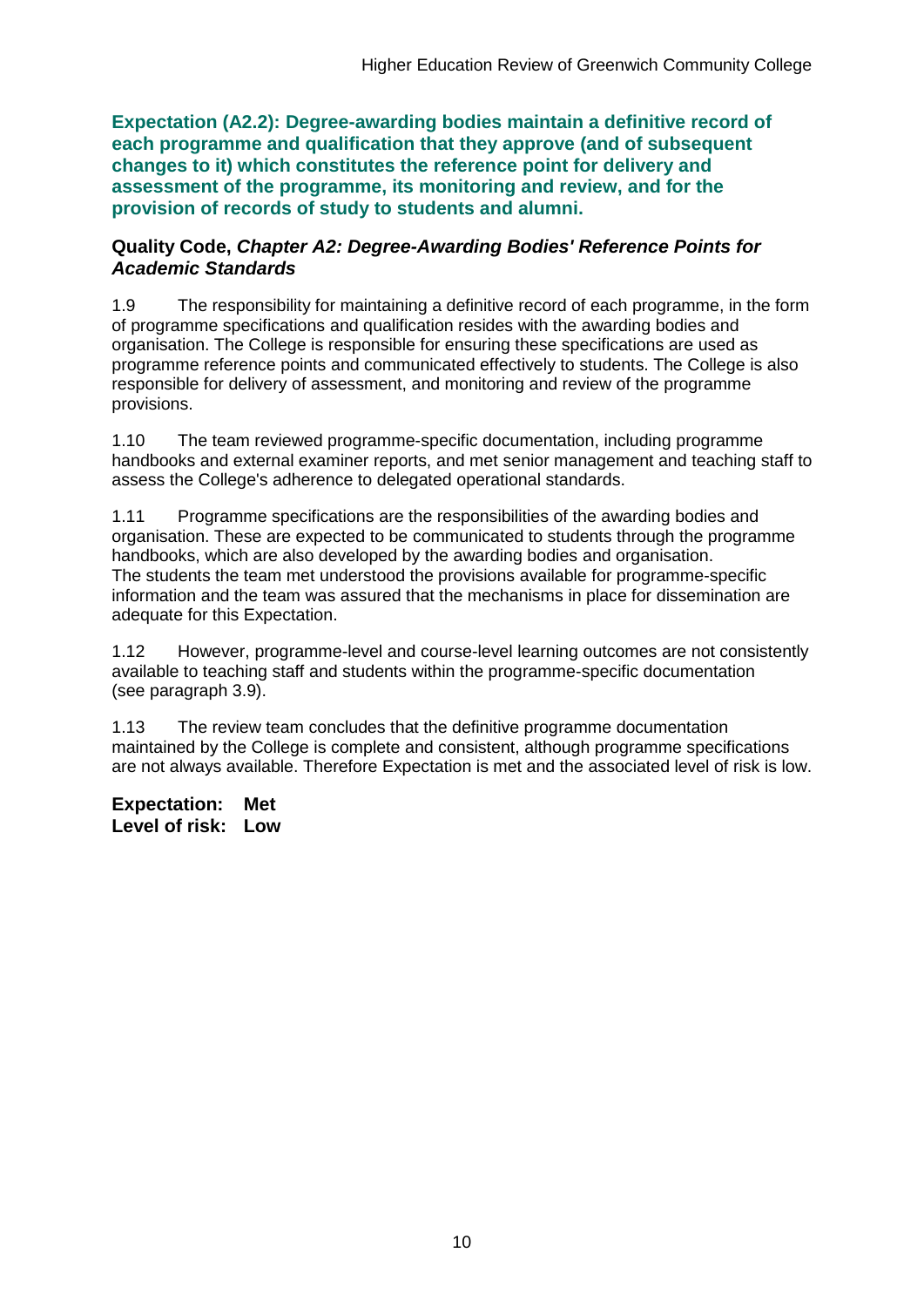**Expectation (A3.1): Degree-awarding bodies establish and consistently implement processes for the approval of taught programmes and research degrees that ensure that academic standards are set at a level which meets the UK threshold standard for the qualification and are in accordance with their own academic frameworks and regulations.**

#### **Quality Code,** *Chapter A3: Securing Academic Standards and an Outcomesbased Approach to Academic Awards*

## **Findings**

1.14 The degree-awarding bodies are responsible for ensuring that the awards offered at the College adhere to this Expectation. Currently the programmes at the College are awarded by the University of Greenwich, CCCU and Pearson, the latter commencing in November 2014. Memoranda of Agreement are in place with both universities, with clear responsibilities checklists in place. The awarding bodies and organisation take responsibility for this Expectation.

1.15 All programmes have been through the validation process specified by the awarding bodies and organisation. There is clear guidance for this process. Programmes awarded by the University of Greenwich adhere to the standards set out in the Memorandum of Agreement, Academic Regulations and the Quality Assurance Handbook. The Diploma in Education and Training is delivered collaboratively with CCCU, as laid out in the Memorandum of Agreement and responsibilities checklist.

1.16 The programme approval processes for partner institutions are laid out in the memoranda of agreement with the awarding bodies, and the University of Greenwich Quality Assurance Handbook and Academic Regulations, which ensure the setting of the awards at the approval stage at the correct level on the FHEQ. To take some ownership of the programmes, the College has a Higher Education Action Team (HEAT) with terms of reference to monitor the provision.

1.17 The review team tested the effectiveness of the College's processes by examining programme handbooks, the University of Greenwich partner periodic review report, relevant committee minutes, the College's operating procedures and partnership agreement. The team also met relevant staff from the College to discuss the process and partnership staff from the University of Greenwich and CCCU.

1.18 The team concludes that the College is fulfilling its responsibilities in meeting the Expectation. Therefore Expectation is met and the associated level of risk is low.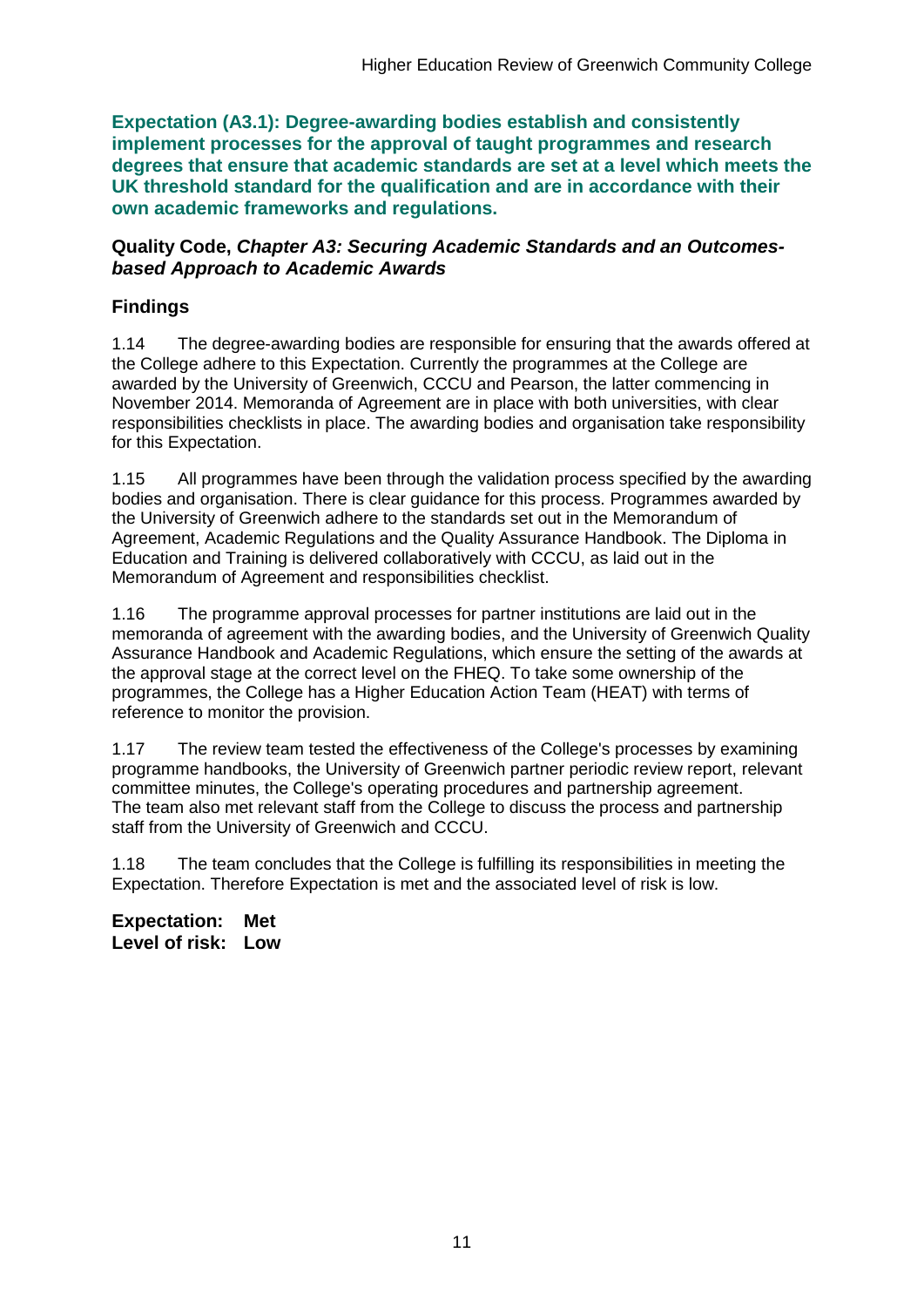**Expectation (A3.2): Degree-awarding bodies ensure that credit and qualifications are awarded only where:** 

- **the achievement of relevant learning outcomes (module learning outcomes in the case of credit and programme outcomes in the case of qualifications) has been demonstrated through assessment**
- **both UK threshold standards and their own academic standards have been satisfied.**

### **Quality Code,** *Chapter A3: Securing Academic Standards and an Outcomesbased Approach to Academic Awards*

## **Findings**

1.19 The awarding bodies and organisation are responsible for the setting of learning outcomes at module and programme level, while the College has responsibility for ensuring that these learning outcomes are assessed appropriately. The processes for setting learning outcomes at the correct level are laid down in the University of Greenwich Academic Regulations and the Quality Assurance Handbook, and the CCCU's Quality Manual and Assessment Procedures Manual. Learning outcomes at module (course) level are described in the programme handbooks in the specifications for the Foundation Degrees in Venues, Events and Hospitality; and Supporting Learning and Teaching and the Diploma in Education and Training, but not at overall programme level.

1.20 The College uses the awarding bodies' and organisation's processes to ensure the appropriate assessment of module and programme learning outcomes. There is no reference to a separate College assessment strategy or procedure, but there is a College internal moderation and verification procedure covering all programmes at the College. The assessment process is described in the Student Handbook, together with information on types of assessment and submission, and guidelines on referencing and plagiarism. Programme handbooks seen also include information on assessment and the process for moderation, including grading criteria.

1.21 The review team met relevant staff from the College to discuss the process, and partnership staff from the University of Greenwich and CCCU. It also read module and programme-level documentation.

1.22 The team found that, while programme learning outcomes are clearly delineated at the time of validation, they could be made more easily accessible to students and staff at the College, (see paragraph 3.9) but that, overall, from the evidence presented, the team concludes that the Expectation is met in full and the associated level of risk is low.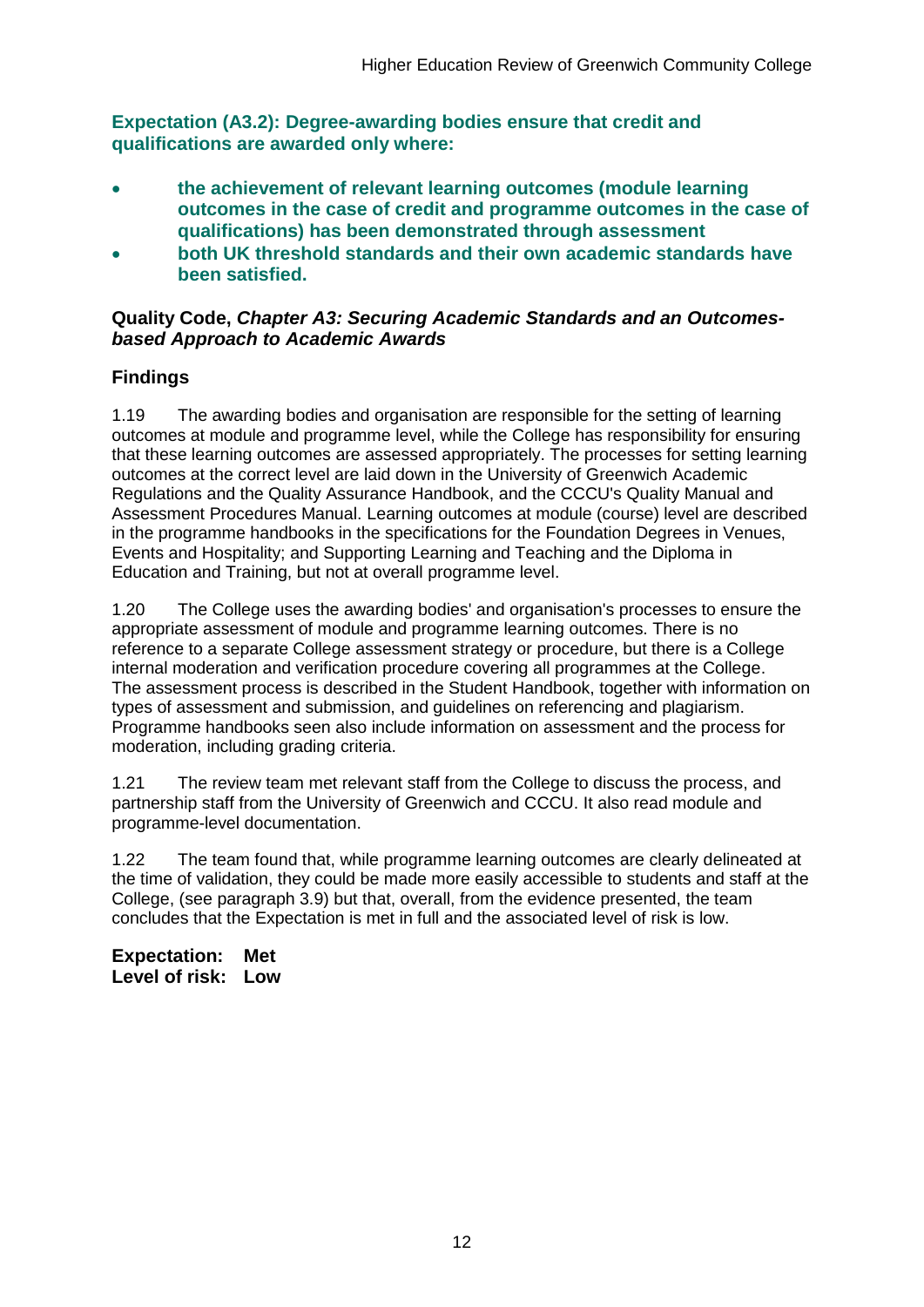**Expectation (A3.3): Degree-awarding bodies ensure that processes for the monitoring and review of programmes are implemented which explicitly address whether the UK threshold academic standards are achieved and whether the academic standards required by the individual degree-awarding body are being maintained.**

#### **Quality Code,** *Chapter A3: Securing Academic Standards and an Outcomesbased Approach to Academic Awards*

## **Findings**

1.23 Both awarding bodies set out clearly the processes for monitoring and review of provision at the College in the Memoranda of Agreement, the CCCU Quality Manual and University of Greenwich Quality Assurance Handbook. The monitoring and review process is based on annual monitoring at programme level, including student feedback and consideration of external examiner reports and programme data. The Higher Education Coordinator compiles an Annual Institutional Report (AIR) for the University of Greenwich provision, with key points noted for action in the College Higher Education Action Plan.

1.24 Both awarding bodies operate quinquennial periodic reviews, which have been triggered in recent years for the Foundation Degrees in Venues, Events and Hospitality, and Supporting Learning and Teaching. Within the College, HEAT is chaired by the Principal and is tasked with monitoring the higher education provision. Minutes from HEAT meetings viewed by the review team are brief and would benefit from demonstrating a more evaluative approach to discussion of annual programme monitoring reports.

1.25 During the visit the review team tested this expectation in meetings with staff and students, including staff from the two awarding bodies. Students confirmed that the representatives give student feedback in the annual programme monitoring process, and teaching staff confirmed their annual input. Minutes of HEAT also demonstrate staff input to the process.

1.26 The team concludes that the College follows the requirement to monitor and review its programmes. Therefore Expectation is met and the associated level of risk is low.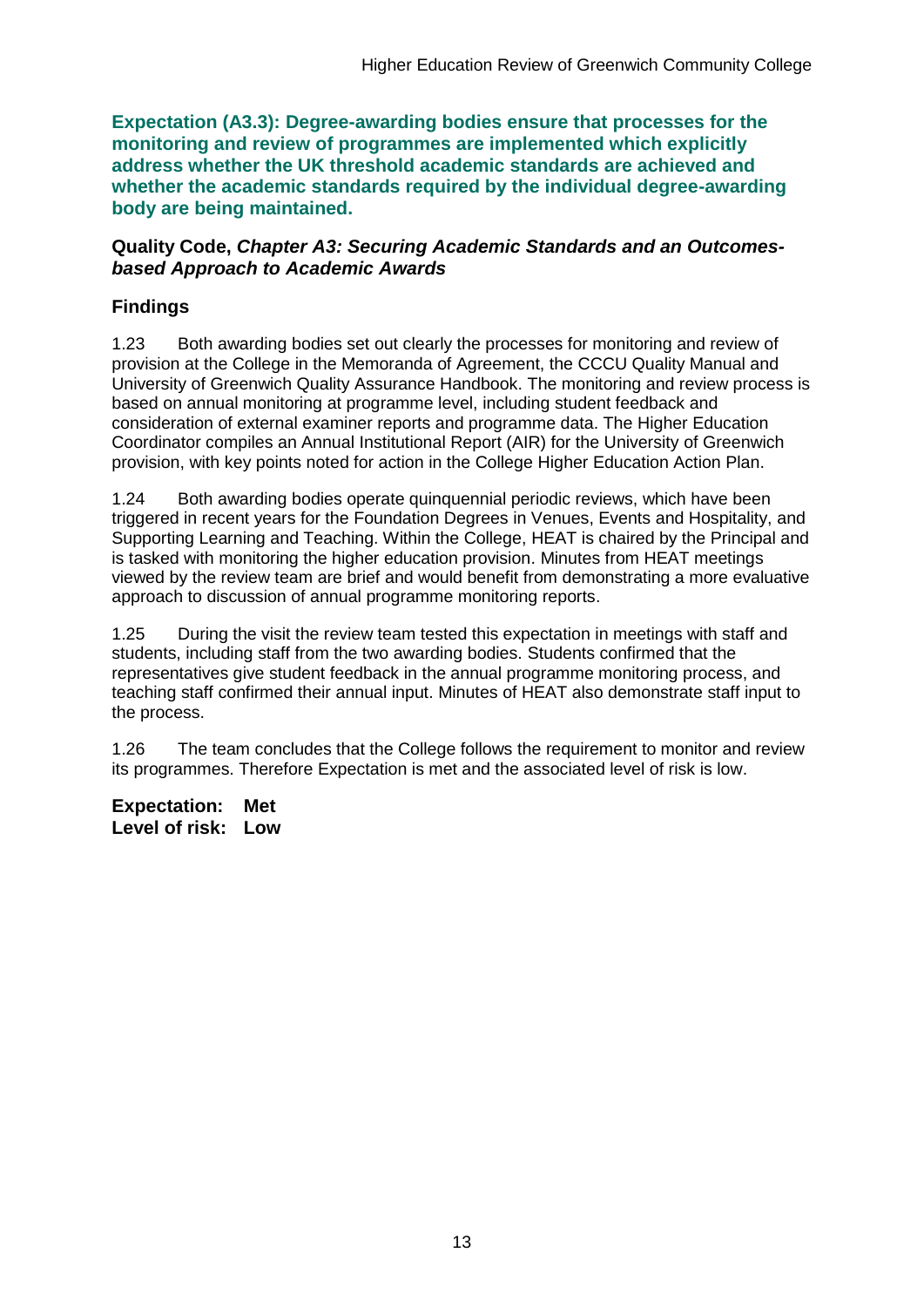**Expectation (A3.4): In order to be transparent and publicly accountable, degree-awarding bodies use external and independent expertise at key stages of setting and maintaining academic standards to advise on whether:**

- **UK threshold academic standards are set, delivered and achieved**
- **the academic standards of the degree-awarding body are appropriately set and maintained.**

### **Quality Code,** *Chapter A3: Securing Academic Standards and an Outcomes-Based Approach to Academic Awards*

## **Findings**

1.27 The awarding bodies have detailed processes for the use of independent external expertise during the approval/validation of new programmes, contained in the University of Greenwich Quality Assurance Handbook and the CCCU's Assessment Procedures Manual. Currently the College depends on the CCCU's processes and does not formally use an internal process of seeking independent external expertise when considering the development of its higher education provision.

1.28 All programmes have external examiners (external verifier in the case of the Pearson-validated HNC/D) in place, appointed by the awarding body with no input from the College. The University of Greenwich External Examiner's Handbook is detailed regarding the role of external examiners in confirming that UK threshold academic standards are set and achieved. External examiner reports seen by the review team are on the relevant template and report as prescribed by the awarding bodies.

1.29 The review team tested this expectation in meetings with senior and academic staff, including staff from the two universities. It also read documents such as validation reports.

1.30 From the evidence presented the team concludes that the Expectation is met and the associated level of risk is low.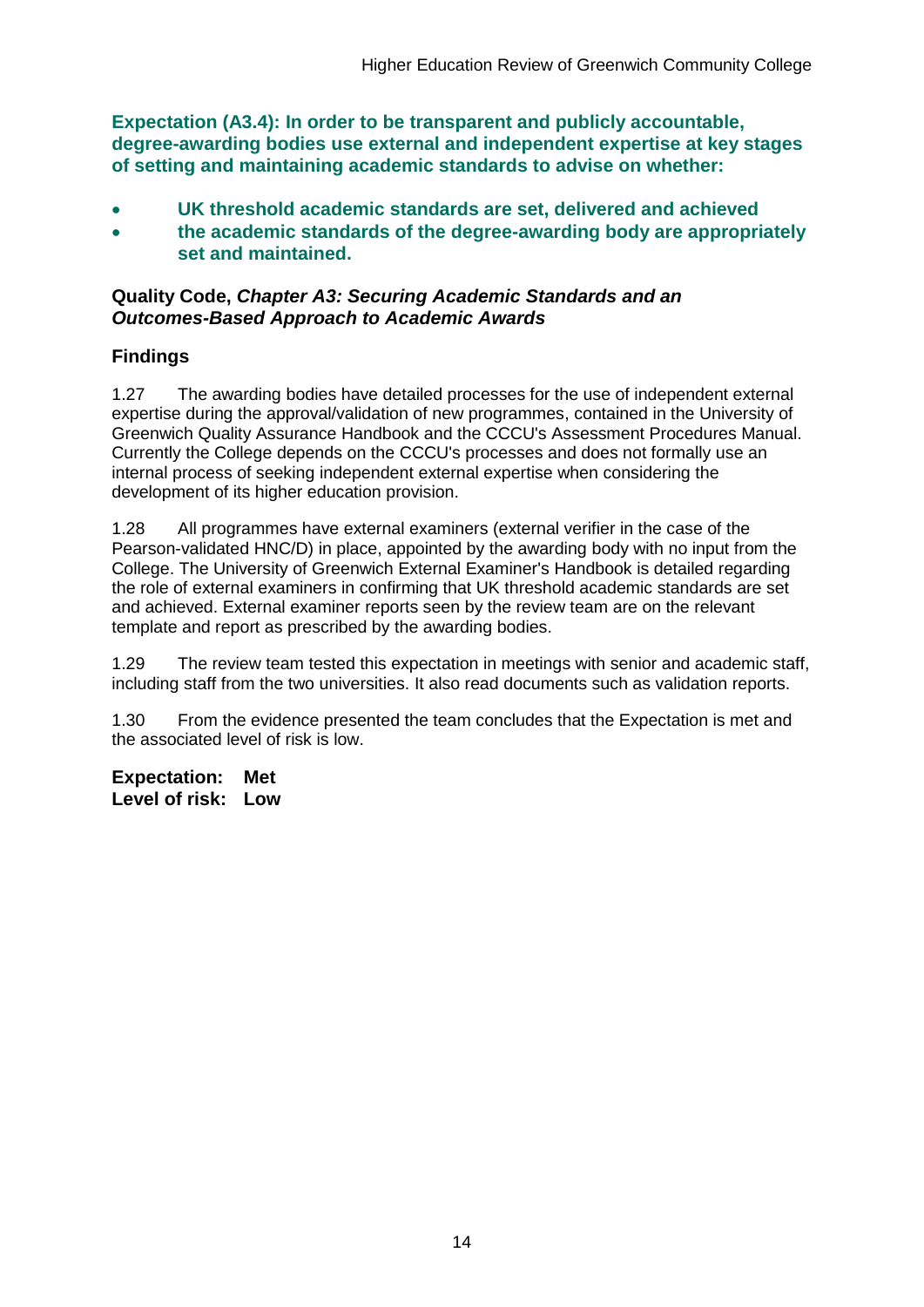## **The maintenance of the academic standards of awards offered on behalf of degree-awarding bodies and/or other awarding organisations: Summary of findings**

1.31 In reaching its judgement about the maintenance of academic standards, the review team matched its findings against the criteria specified in Annex 2 of the published handbook.

1.32 The College is clear regarding its responsibilities to maintain academic standards of awards on behalf of the degree-awarding bodies and awarding organisation. It relies on the procedures in the quality handbooks provided.

1.33 All Expectations are met and the associated level of risk is low. Therefore, the team's judgement is that, regarding the maintenance of the academic standards of awards offered on behalf of degree-awarding bodies and the awarding organisation the College **meets** UK expectations.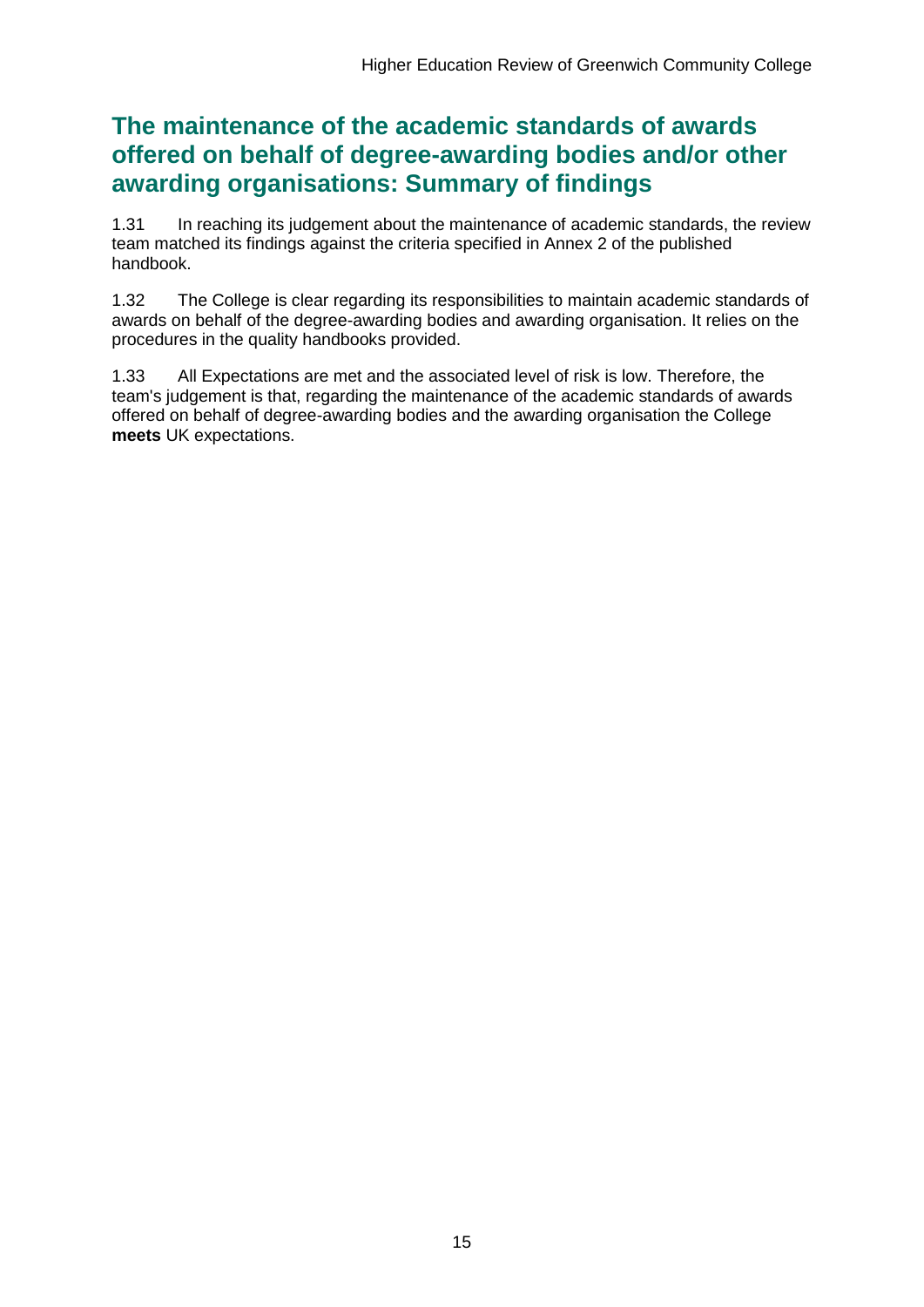## <span id="page-16-0"></span>**2 Judgement: The quality of student learning opportunities**

**Expectation (B1): Higher education providers, in discharging their responsibilities for setting and maintaining academic standards and assuring and enhancing the quality of learning opportunities, operate effective processes for the design, development and approval of programmes**

## **Quality Code,** *Chapter B1: Programme Design and Approval*

## **Findings**

2.1 The College's strategic plan and higher education strategy set out an intention to deliver higher education provision which meets the need of individuals, employers and the community. To this end the College has worked with two awarding bodies and an awarding organisation, Pearson, to offer franchised foundation degrees and diplomas and an off-the-shelf HNC, respectively.

2.2 The design, development and approval of the higher education programmes at the College is the responsibility of the awarding bodies and organisation. Responsibility for setting and maintaining academic standards once programmes are approved, and assuring and enhancing the quality of learning opportunities is a joint responsibility with the awarding bodies, largely operated through adherence to the relevant awarding body quality processes and academic regulations. With Pearson awards, the College is able to select and approve units designed by the awarding organisation.

2.3 The review team viewed documentation relating to programme design and approval, including the external development plan, HEAT meeting minutes and programme submission documentation, together with the staff training record and training evaluation data. The team met senior managers and academic staff and discussed the College's input to design and approval of the programmes. Although staff confirmed that they understood the awarding bodies' frameworks and academic regulations, and that these were adhered to in programme implementation, the team found that there was less acquaintance with the Quality Code and the *Foundation Degree Qualification Benchmark.*

2.4 The College is about to seek approval for three foundation degree programmes with London South Bank University and CCCU and four HNC/Ds with Pearson.

2.5 The College works effectively with the awarding bodies and organisation to discharge the limited responsibilities it has for the design, development and approval of programmes. Overall, the team concludes that this Expectation is met and the associated level of risk is low.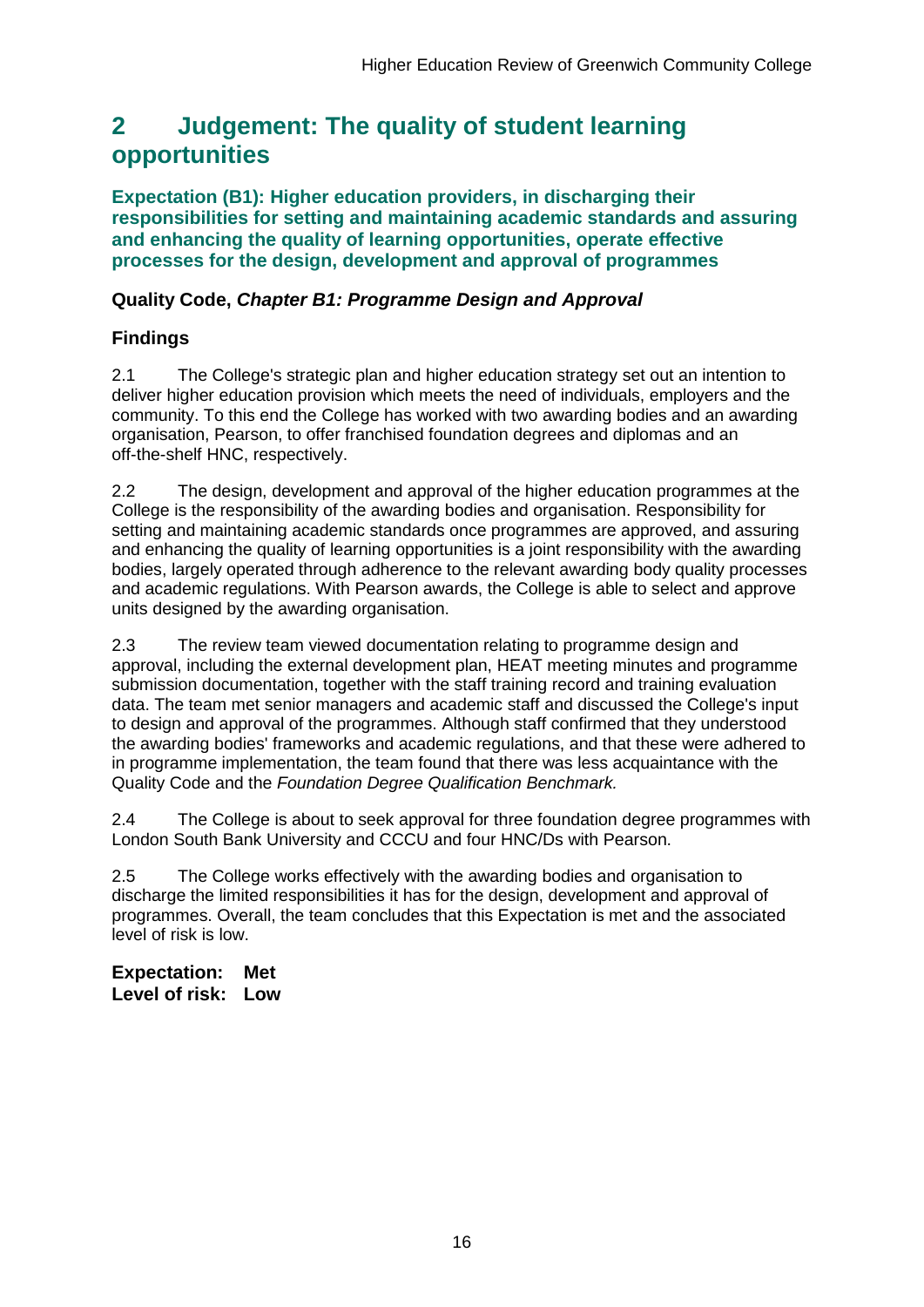**Expectation (B2): Recruitment, selection and admission policies and procedures adhere to the principles of fair admission. They are transparent, reliable, valid, inclusive and underpinned by appropriate organisational structures and processes. They support higher education providers in the selection of students who are able to complete their programme.**

#### **Quality Code,** *Chapter B2: Recruitment, Selection and Admission*

### **Findings**

2.6 The College is responsible for the recruitment, selection and admission process of students on its higher education programmes. Each programme has its own set of entry criteria. Responsibility for recruitment and selection of applicants, including delivery of interviews, is devolved to the Programme Leader. The College Admissions Policy clearly outlines the specific process for admissions. One awarding body (CCCU), in its review of the provision, commended the College on the transparency and inclusiveness of its admissions process.

2.8 The review team reviewed relevant admissions documentation, including College policies and applicant information, met teaching and support staff who participate in the admissions process and asked students about their application experience. Staff are aware of the selection criteria and feel adequately trained and supported throughout the process to fulfil their responsibilities. Responsibilities of support and teaching staff are communicated effectively. The overall process takes account of the diverse background of applicants and is supportive of part-time, mature students. Students are made aware of the demands made upon them.

2.9 For the Foundation Degree in Supporting Teaching and Learning, current employment in a relevant field is an entry requirement. Recognition of prior learning is available and one student whom the team met had been admitted through that route.

2.10 Recruitment, selection and admission procedures are fair, transparent, valid and inclusive and there are reliable structures in place. Clear and effective mechanisms for communicating with applicants throughout all stages of recruitment have been established to identify to the applicant the progress and outcome of their application. Therefore the Expectation is met and the associated level of risk is low.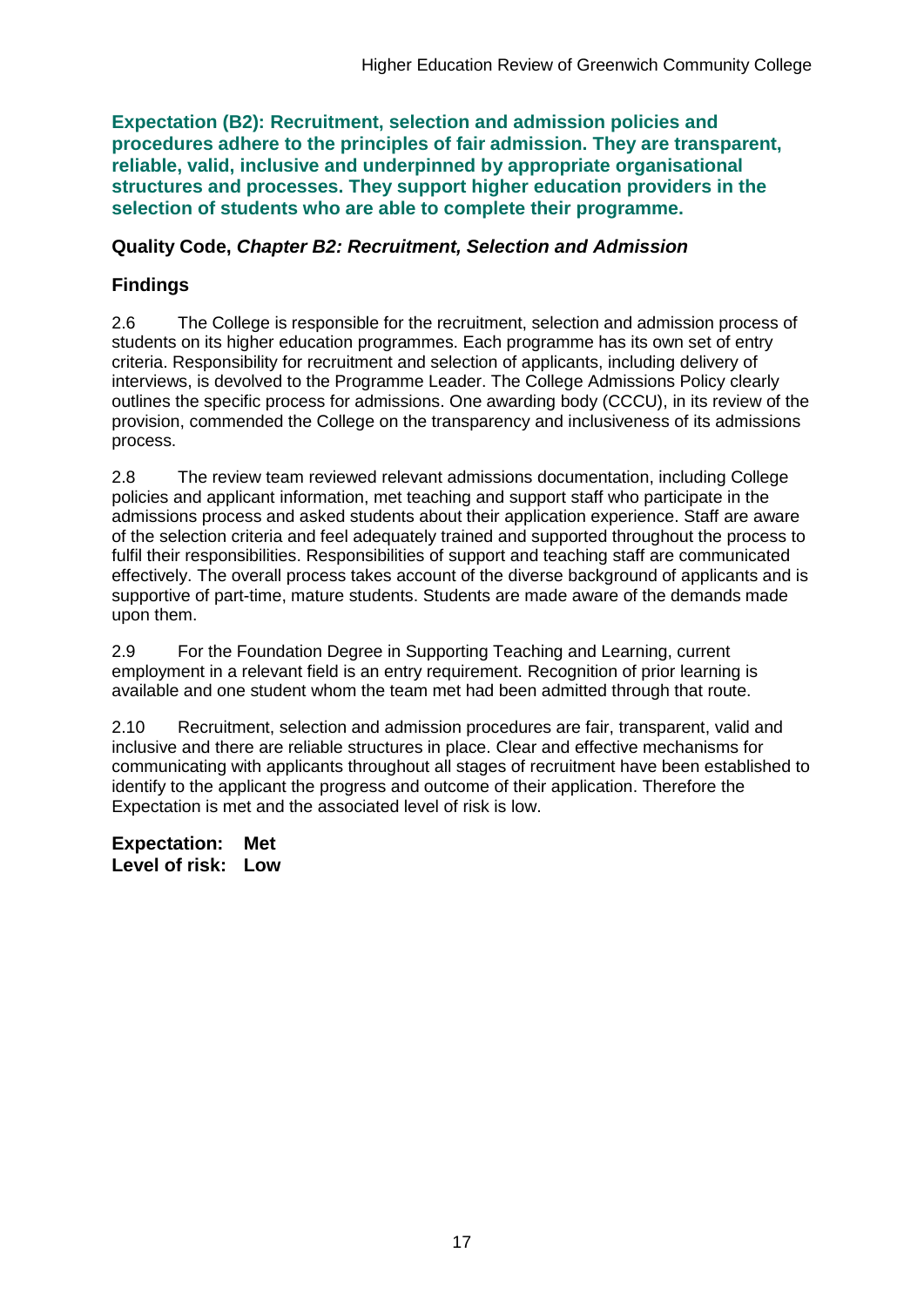**Expectation (B3): Higher education providers, working with their staff, students and other stakeholders, articulate and systematically review and enhance the provision of learning opportunities and teaching practices, so that every student is enabled to develop as an independent learner, study their chosen subject(s) in depth and enhance their capacity for analytical, critical and creative thinking.**

## **Quality Code,** *Chapter B3: Learning and Teaching*

## **Findings**

2.11 The College does not have a learning and teaching strategy for its higher education provision, but relies on the awarding bodies' and organisation's strategies. There is a College-wide Learning and Teaching Strategy, which is predominately focused on further education. This is currently under review and was not available to the review team. The self-evaluation document submitted by the College as part of this review makes no reference to strategies for work-based learning with reference to this Expectation (see paragraph 2.25).

2.12 Student expectations are outlined in the Programme Handbooks, which are provided by the awarding bodies and organisation. There are details of weekly sessions and additional locally provided support, particularly the Learning Resource Centre and student workshops. More information is outlined in the Higher Education Handbook. All students are provided with these two documents at the start of their studies to ensure parity of opportunity and experience. The students who met the review team acknowledged their handbooks as the main signposting resource to learning and support opportunities.

2.13 All teaching staff are expected to have qualifications at an appropriate level upon appointment. There is a minimum requirement for appointing staff to teach on higher education programmes. New staff are mentored by the Head of Higher Education. Teaching staff are encouraged to undertake continued professional development opportunities, such as staff training workshops provided internally and by the awarding bodies. The review team saw the full staff development record and the College notes that these activities are reflected on through staff annual appraisal systems. Staff development informally feeds into College action plans and annual reports.

2.14 Teaching staff are informally encouraged to engage in scholarly activities, such as studying for postgraduate qualifications and doctoral degrees. Support can be provided either through remission from other duties or financial support. Two teaching staff are registered for PhDs, but there was little evidence of any other higher education activities beyond training and updating, and there is no formal process for developing this. The team **recommends** that the College formalises higher education staff development beyond the current training opportunities to ensure that learning and teaching practices are informed by subject-specific scholarship.

2.15 It was recommended in the previous QAA review report that a higher education teaching observation system be established. The College senior management team highlighted that this recommendation was researched thoroughly with the intention of implementation but proposed structures were not appropriate as higher education teaching staff also teach on further education programmes. The College decided not to implement the recommendation, leaving the institution without higher education teaching observation arrangements. Findings of the desk-based research and justification not to implement an observation system were only available to the review team through anecdotal accounts. It is **recommended** that the College develops a teaching observation process more related to higher education.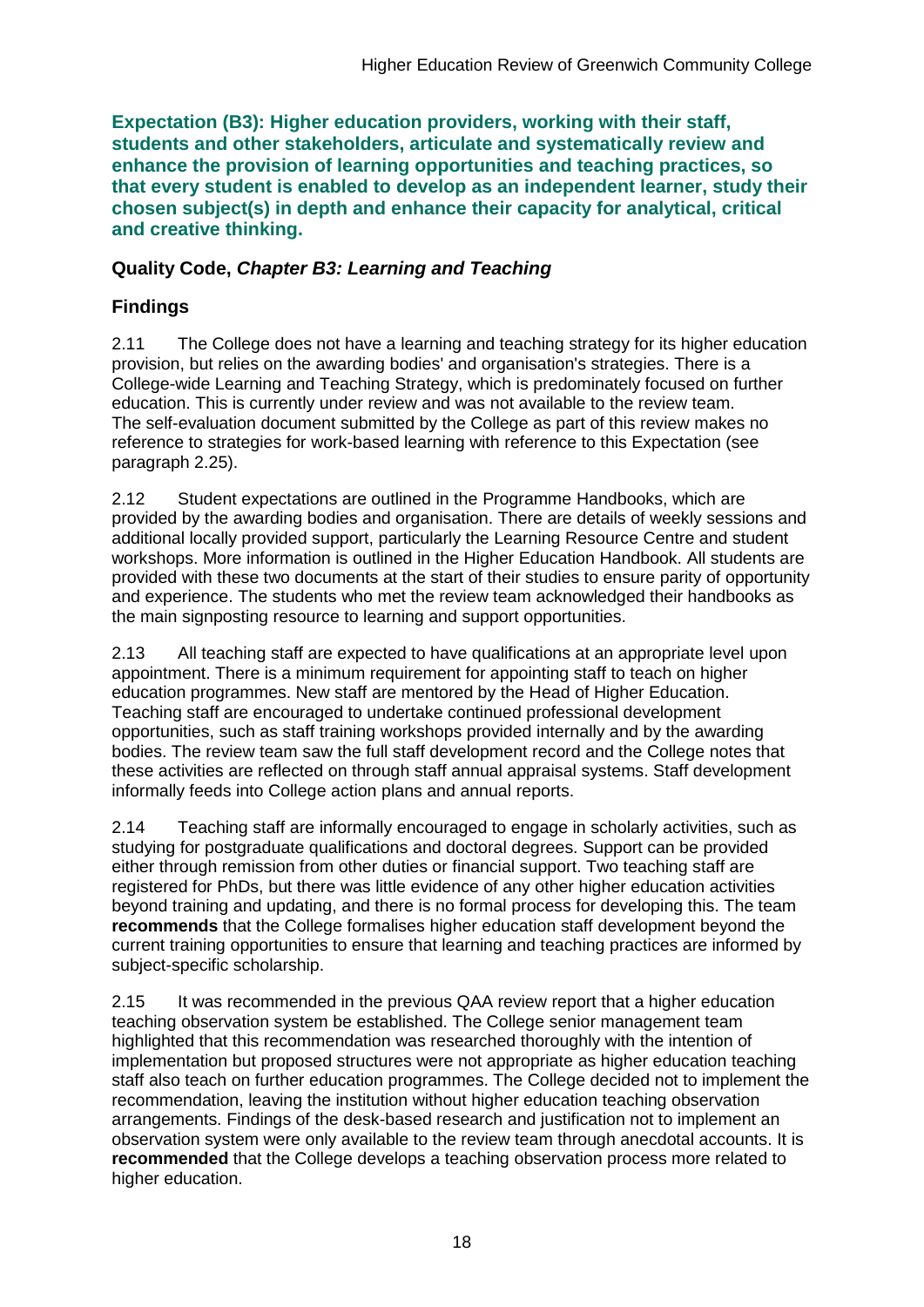2.16 The team reviewed relevant documentation, participated in presentations and self-exploration of virtual learning spaces and the staff intranet, and met staff and students to consider the learning environments available at the College. Staff noted the recent changes to improve the student virtual learning environment (VLE) in preparation for release to students in September 2015. The Learning Resource Centre was also positively received by students who felt the resources available were adequate for their learning needs.

2.17 The review team makes two recommendations, one concerning making the teaching observation process more related to higher education (as recommended in the previous (2010) review report) and providing opportunities for staff development relating to higher education subject-specific scholarship. Nevertheless, the team concludes that the Expectation is met and associated level of risk is low.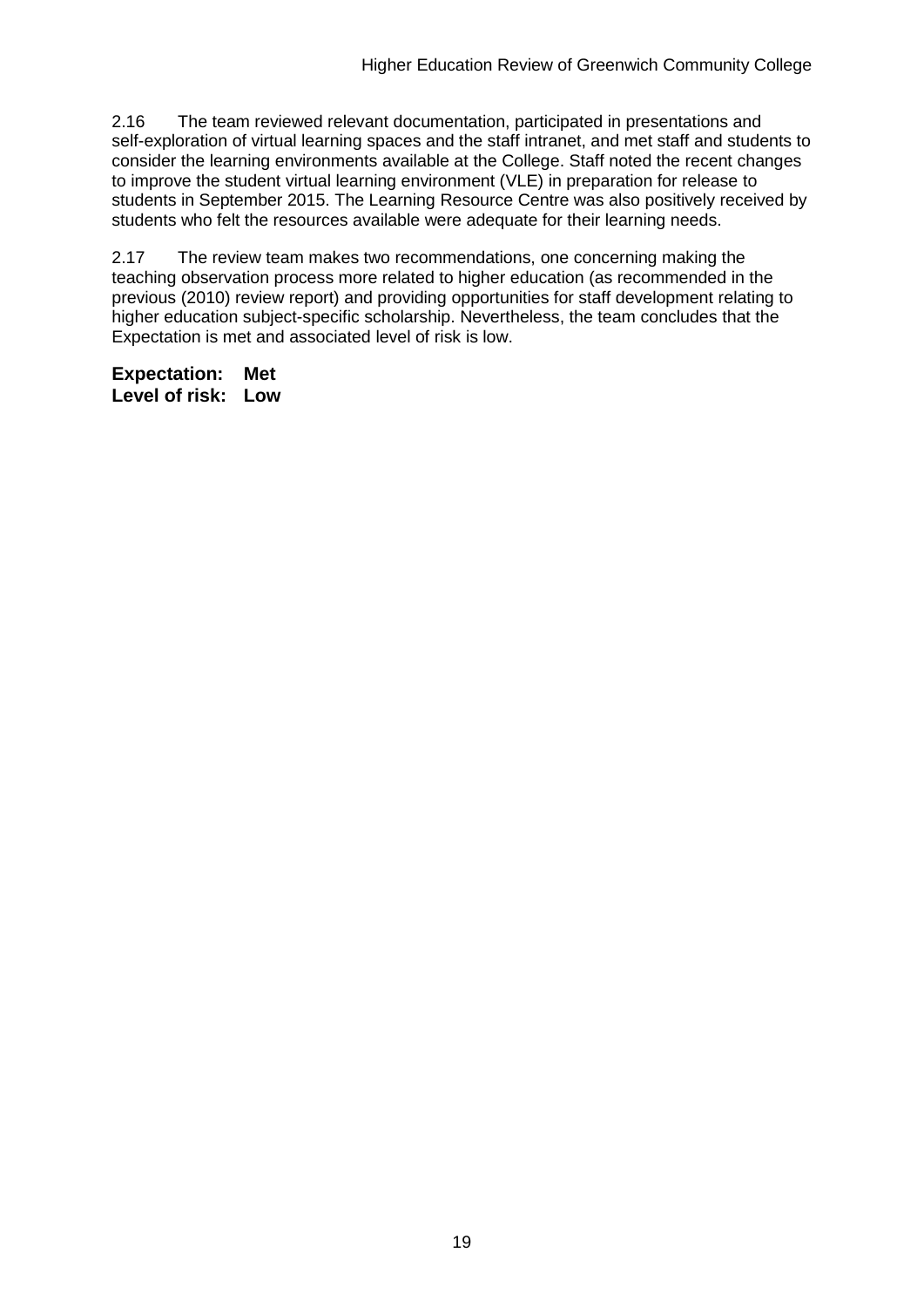**Expectation (B4): Higher education providers have in place, monitor and evaluate arrangements and resources which enable students to develop their academic, personal and professional potential.**

### **Quality Code,** *Chapter B4: Enabling Student Development and Achievement*

## **Findings**

2.18 Upon application, the College encourages students to declare any additional support needs and adjustments, with the process outlined in the Learning Support Policy. However, there is currently no reference to this process in any handbook despite the handbooks being widely acknowledged as the main resource for student information (see paragraph 3.9).

2.19 Higher Education Study Skills Workshops provided by student support teams were highlighted by staff and students as particularly effective in supporting the student learning experience. In addition to the scheduled sessions, the timetable has been created to respond to identified student needs. The use of drop-in sessions provides a mechanism for individual study support and inclusivity. The review team identifies the regular higher education Study Skills Workshops as **good practice**.

2.20 The College's learning resources are well managed. In particular, there is careful monitoring and evaluation of library use. Learning resource managers maintain close links with teaching staff to ensure that books, journals and online materials are available to enable students to achieve their learning outcomes. The College has established a specialist Higher Education Centre. This provides students with quiet study areas and access to computers. It is well equipped and appreciated by students.

2.21 The VLE demonstration indicated the College is taking steps to enhance it. Some programme sections are more developed than others but it was explained that this is a work in progress, with an identified delivery plan to complete development by September 2015. The College also indicated that programme information, such as external examiner reports would be made available to student through this channel. The team **affirms** the progress with the VLE.

2.22 Careers information and guidance is disseminated through multiple means, through handbooks signposting provision by the awarding bodies, in the prospectus highlighting Learning Resource Centre support and collaboration with external national careers services. Students were positive about the services offered by the careers service.

2.23 The self-evaluation document makes no reference to work-based learning under this Expectation. One key aspect of foundation degree programmes is the requirement to provide work-based learning opportunities. The Diploma in Education and Training is a well-established example of embedded work-based learning, as it requires students to be employed and currently working in the subject field, and this requirement is clearly communicated to students upon application and throughout their studies. This is not the case with regard to other foundation degrees which require work-based learning opportunities through placements.

2.24 Work placements have not been required to date as students requiring this experience have all been in employment. However, full-time students now make up more than a third of the student population. Placement opportunities and employer details have been identified should the need arise but there is no indication that these opportunities are advertised to students unless employment circumstances change or student reach a work-based learning element in their programme. Students on the Foundation Degree in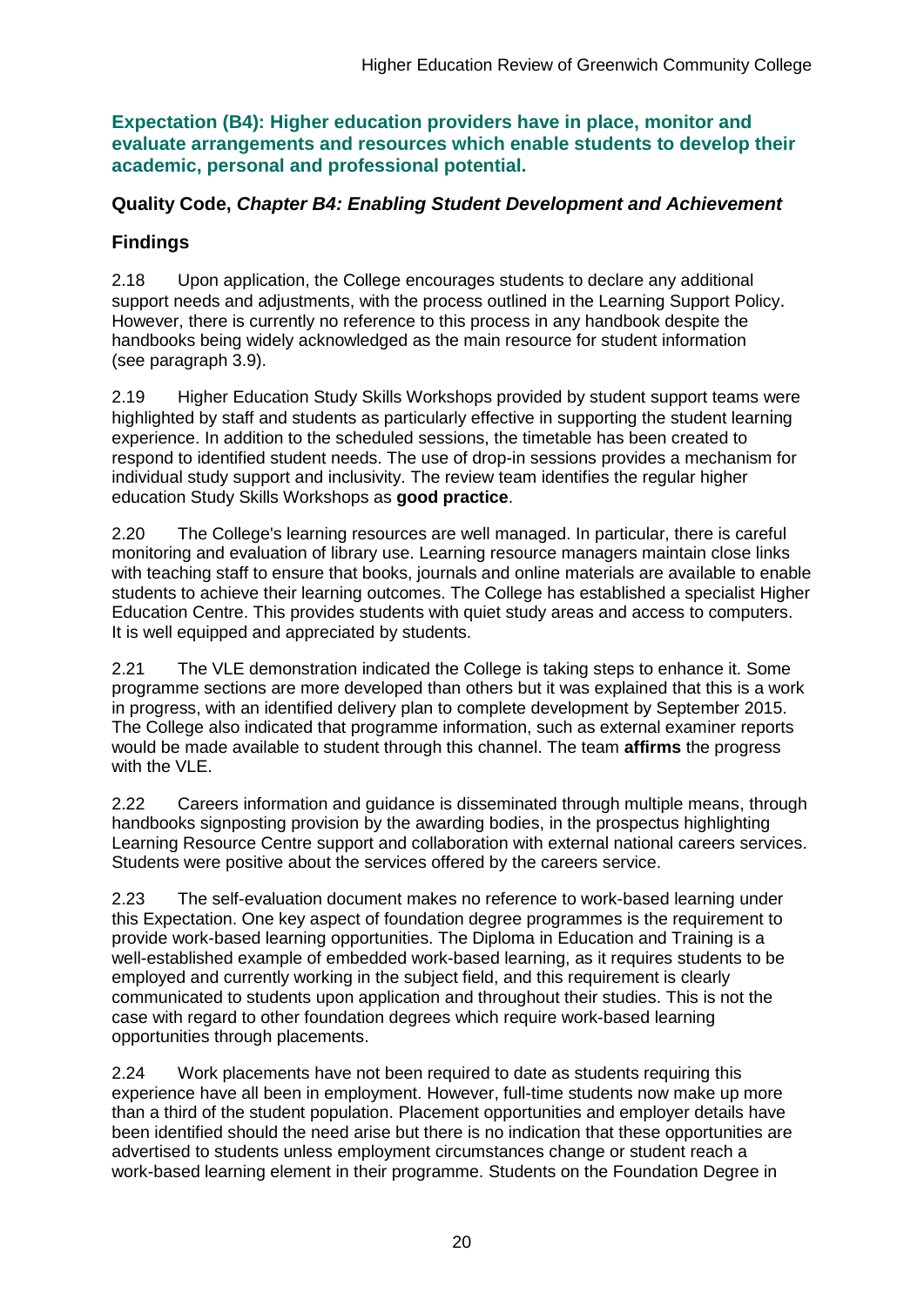Venues, Hospitality and Events stated that they were unsure how work-based learning is assessed.

2.25 Embedded work-based study in existing employment requires support and input from the employer. The College has developed health and safety forms for employers to complete but acknowledged uptake was low. No guidance is provided to outline roles, responsibilities and expectations of students/employers in work settings, which may have an impact on student perception and employer engagement with the College. No definitions are available in student-facing documentation to outline the different work-based learning and placement terminology, nor is the terminology used consistently across the College.

2.26 The review team **recommends** that the College develop and implement a process for the management and evaluation of work-based learning, including outlining roles and responsibilities of all parties involved.

2.27 Given that currently half of the provision is based on foundation degrees with the need to provide work-based learning, the College needs to manage and evaluate this mode of learning. It also needs to outline roles and responsibilities. This will become more important since the College also intends to recruit to four more foundation degrees in 2015-16. Therefore, the Expectation is met but the level of associated risk is moderate because the College does not have a process for managing and evaluating work-based learning which forms a key part of the foundation degree provision.

**Expectation: Met Level of risk: Moderate**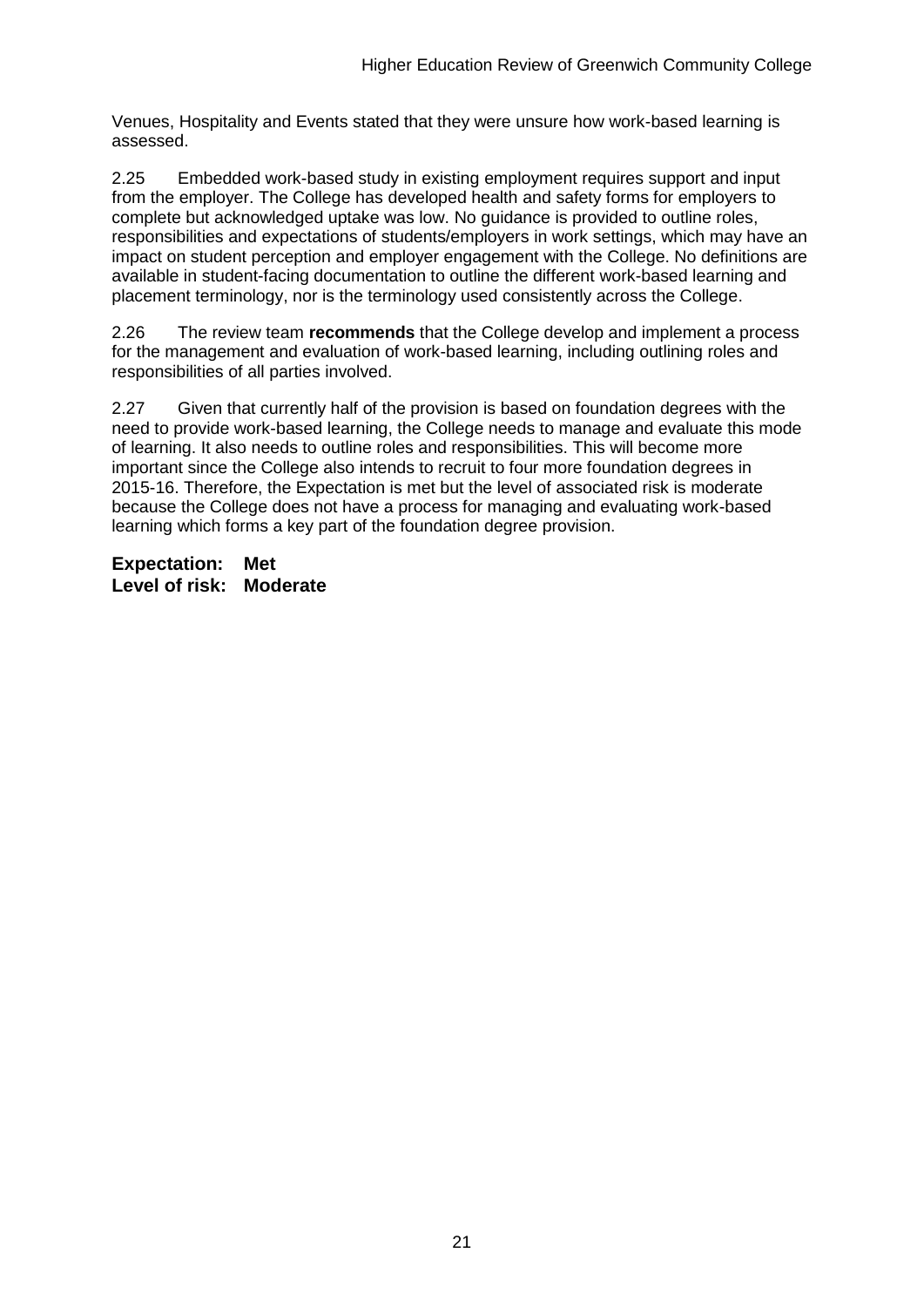**Expectation (B5): Higher education providers take deliberate steps to engage all students, individually and collectively, as partners in the assurance and enhancement of their educational experience.**

### **Quality Code,** *Chapter B5: Student Engagement*

### **Findings**

2.28 Student representative structures exist across all programmes, with information on election processes made available to students through their programme handbook and highlighted by the Programme Leader. Training is provided through the College Student Support Services and roles and responsibilities of student representatives outlined in the training documentation. Monthly meetings are facilitated to connect and support student representatives across all programmes.

2.29 Student feedback is sought individually through online student experience evaluation surveys. Link tutors meet students during the academic year to discuss programme-specific provisions, which provides a clear channel to the University, and a strong connection with the Programme Leader encourages ongoing reflection and feedback.

2.30 The review team met teaching and support staff to evaluate the extent to which the student voice is heard throughout College structures, including representatives of Student Support Services, and students directly, both student representatives and non-representatives, to gather views from the student body.

2.31 Students made positive reference to representative channels, noting that they are a positive mechanism for raising concerns but infrequently used. The student representatives whom the team met spoke positively of the College's engagement with students and felt adequately supported to fulfil their role. Support staff and students alike only made reference to the monthly representative meetings and were not aware of other meeting participation availability with College structures.

2.32 The student survey system has recently changed to fully online delivery, which has correlated with a decrease in student response. Students were keen for alternative communication methods to be explored and support staff noted that they were looking into strategies to improve uptake. The review team **affirms** the steps being taken to improve student survey response rates.

2.33 The College takes deliberate steps to engage students individually and collectively as partners in the assurance and enhancement of their learning experiences. Therefore, the Expectation is met and the associated level of risk is low.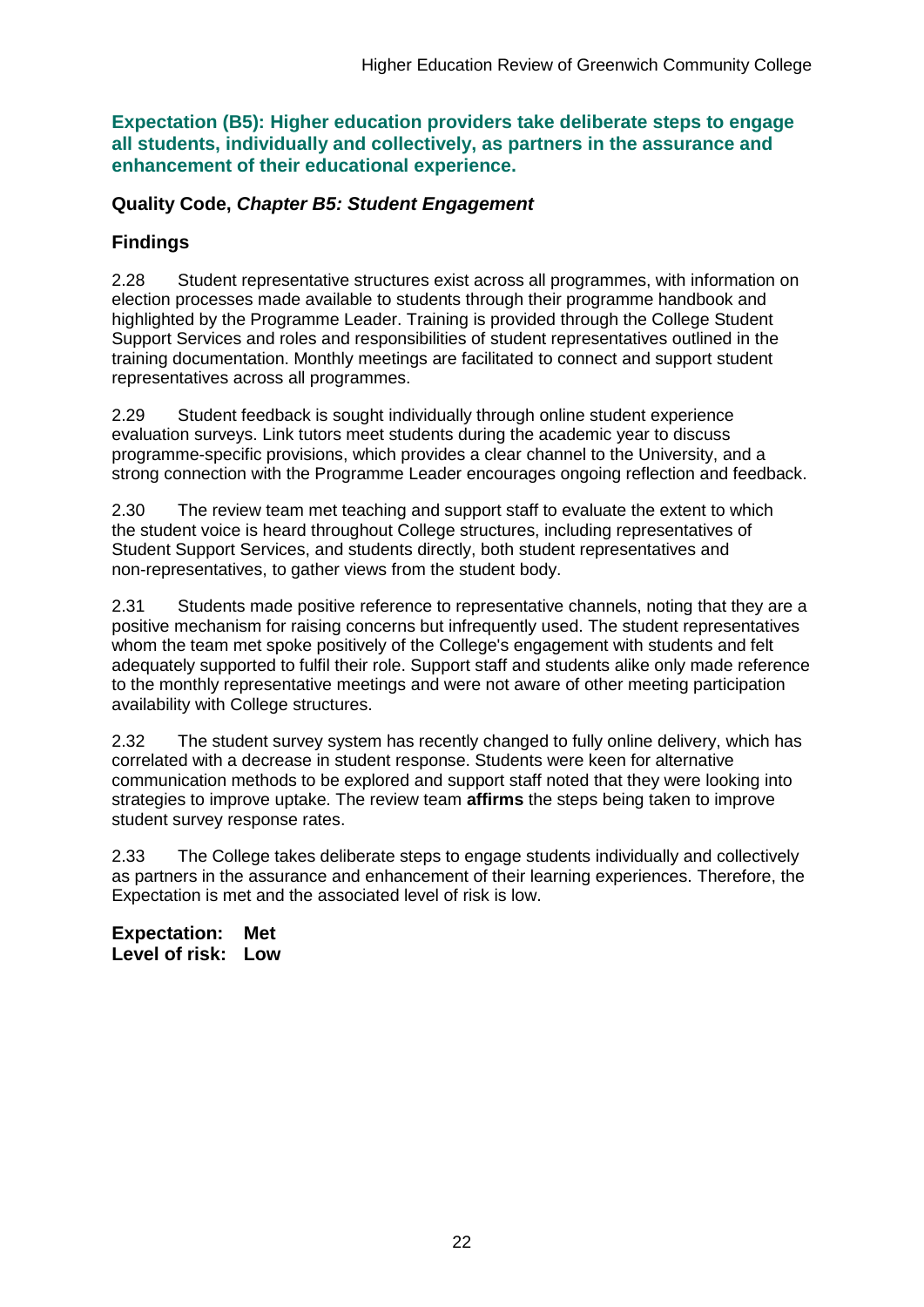**Expectation (B6): Higher education providers operate equitable, valid and reliable processes of assessment, including for the recognition of prior learning, which enable every student to demonstrate the extent to which they have achieved the intended learning outcomes for the credit or qualification being sought.**

#### **Quality Code,** *Chapter B6: Assessment of Students and the Recognition of Prior Learning*

## **Findings**

2.34 The process and procedures for assessment are undertaken in conjunction with the University of Greenwich Assessment and Feedback Policy, the CCCU's Assessment Procedures Manual and Pearson's guidelines. The College does not have a higher education assessment strategy based on these policies. The current College Teaching, Learning and Assessment Strategy for further education was not available for scrutiny by the review team; the documentation had been taken down from the website as it was being revised during the review visit. Staff training to ensure they are able to carry out their roles regarding assessment was undertaken in 2013-14 with the University of Greenwich and in the recorded in staff training.

2.35 Assessments for the CCCU programmes are prepared by the University and standardised across all programmes. Assessment on the Foundation Degree in Supporting Learning and Teaching is prepared by the University in conjunction with the College and then detailed in the overarching programme handbook. The College teaching team has more responsibility for assessment on the Foundation Degree in Venues, Events and Hospitality Management, which is then agreed with the University prior to being given out to students. An advisable recommendation from the previous QAA review was to review the management of the moderation process. The detailed College Internal Moderation/ Verification procedure now applies to all its higher education programmes and is used in conjunction with the requirements of the awarding bodies' and organisation's specific requirements for marking, moderation and internal verification. Programme handbooks include the detail of assessment, including the learning outcomes for each module in the course specifications and generic grading criteria, but few include programme-level learning outcomes.

2.36 Students confirmed that they receive information about the assessment process, including detail on assessment tasks, deadlines, criteria, mitigating circumstances, late hand-in and plagiarism. Students also confirmed that they received formative and summative assessment in a timely fashion, which helped them to improve subsequent work, that they were aware of the levels of learning and that they were encouraged to develop autonomy during their programme of study.

2.37 Assessment outcomes are reported to Assessment Boards operated by the awarding bodies and attended by external examiners and staff from the College.

2.38 The accreditation of prior learning is managed by the programme leaders through the awarding bodies' policies and regulations on the university programmes. There are clear assessment guidelines for staff from the awarding bodies and organisation. Recognition of accreditation of prior learning and experience is not mentioned in the College Admissions Policy, the Higher Education and Access Courses Prospectus or on the website. However, there is reference to the process in the handbook for Applied Professional Studies and an application form in the programme handbook for the Foundation Degree in Supporting Teaching and Learning. Only one student the team met had made use of this process.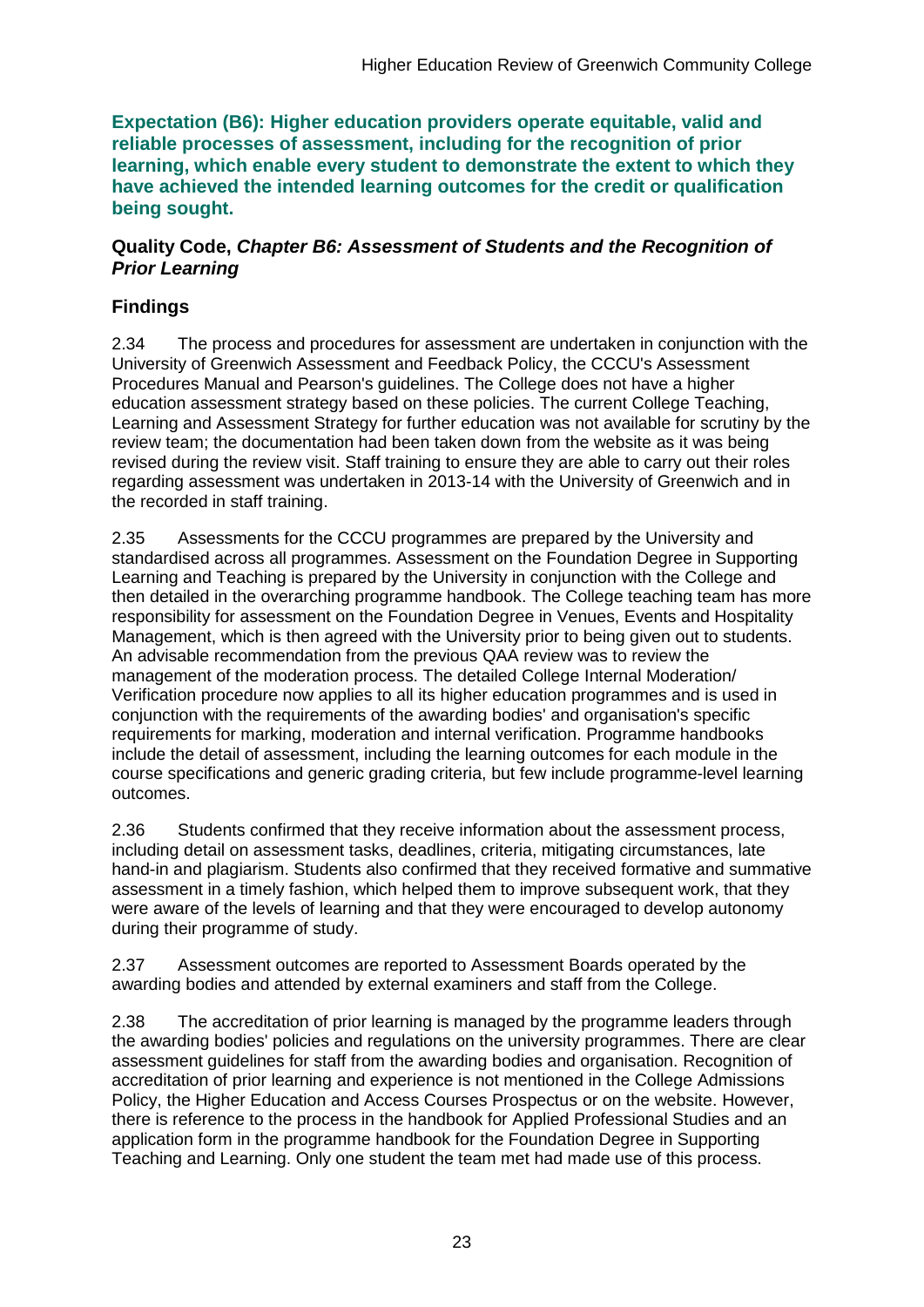2.39 The College operates assessments processes in line with the awarding bodies' and organisation's regulations. Therefore the Expectation is met and the associated level of risk is low.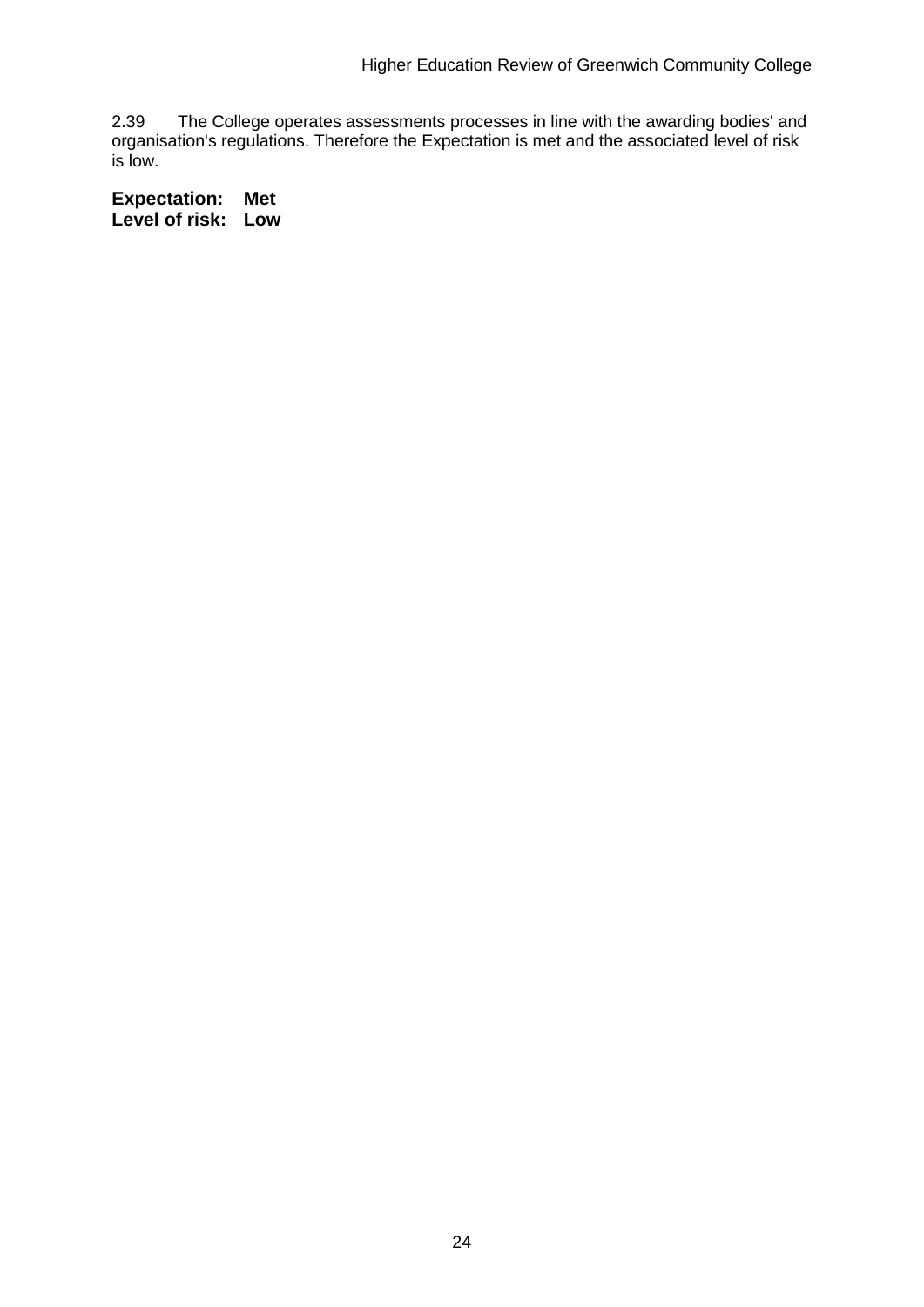### **Expectation (B7): Higher education providers make scrupulous use of external examiners.**

## **Quality Code,** *Chapter B7: External Examining*

## **Findings**

2.40 Awarding bodies are responsible for appointing external examiners and Pearson provides its own verifier. There are guidelines for external examining in the handbooks provided by these bodies. External examiner reports are on the relevant template and report as prescribed in the handbooks. As franchised programmes, responses to the external examiner reports are made by the University, not the College.

2.41 During the visit the review team tested this Expectation in meetings with academic staff and students. It also scrutinised external examiner reports for all programmes and the responses to them. The 2013-14 external examiner report for the Diploma in Education and Training and the Foundation Degree in Venues, Events and Hospitality Management confirm the appropriate nature of the assessment process, noting in particular the close and supportive link tutor on the former and the feedback to students and the 'robust' moderation on the latter. The 2013-14 report for the Foundation Degree in Supporting Learning and Teaching covers the three partner colleges delivering the programme, but does note College-specific issues. While there are some reservations expressed in the report regarding the College's progress from the 2012-13 report, the external examiner also confirms the appropriate nature of the assessment process in assuring standards. The review team found that improvements are being made as required in the current academic year in conjunction with the university link tutor.

2.42 The Pearson external verifier makes an annual visit to the College. The external examiners for the remaining programmes visit each delivery college on a rolling basis, hence the students do not necessarily meet the external examiner in any given year. This was confirmed by the students, who also confirmed that they had access to hard copies of the external examiner reports for their programmes, and the programme representatives were aware of the reports being discussed at programme committee meetings. Not all the reports are currently available on the VLE, but this is planned for the near future.

2.43 In consultation with the College, it is the responsibility of the awarding bodies to respond to the external examiners. In the report for 2013-14, the external examiner for the Foundation Degree in Supporting Teaching and Learning commented that issues regarding suggestions for improvement in the previous report (2012-13) had not been completed by the College. These have now been addressed. Any other matters noted in other external reports are addressed by the awarding bodies and by the College through HEAT and considered in programme committees.

2.44 With its awarding bodies and organisation, the College makes scrupulous use of external examiner reports. The review team concludes that the Expectation is met and the associated level of risk is low.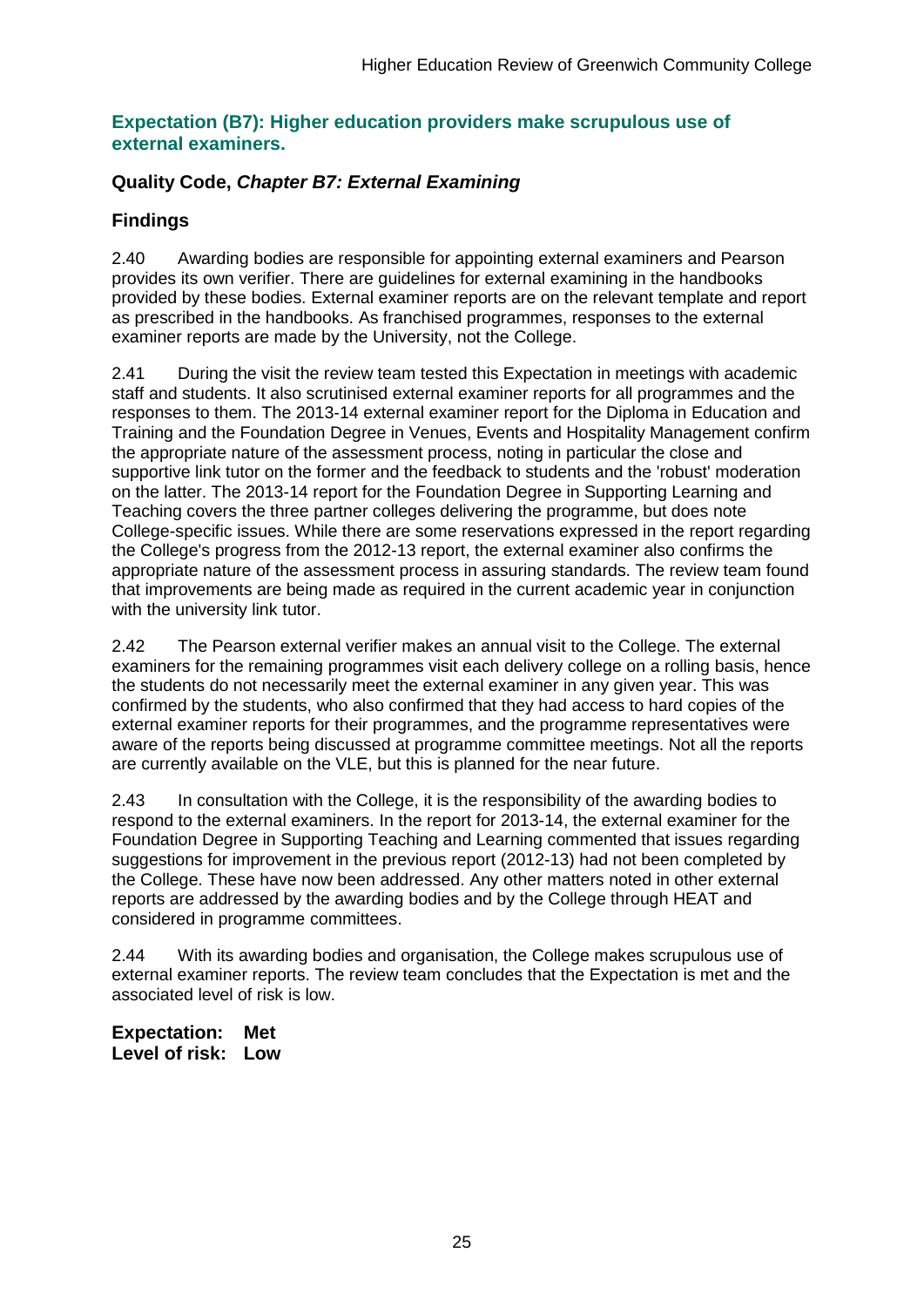**Expectation (B8): Higher education providers, in discharging their responsibilities for setting and maintaining academic standards and assuring and enhancing the quality of learning opportunities, operate effective, regular and systematic processes for monitoring and for review of programmes.**

#### **Quality Code,** *Chapter B8: Programme Monitoring and Review*

### **Findings**

2.45 The College adheres to the processes for monitoring and review laid out in the memoranda of agreement and quality processes by the awarding bodies and organisation. The two awarding bodies have slightly different processes but monitoring and review involves the College programme leaders completing an annual report addressing the sections laid down in the respective quality process, including the student voice and experience.

2.46 Both universities operate a periodic programme review process. For CCCU this comprises an annual review of the partnership and a consortium review of the whole programme. For the University of Greenwich provision, quinquennial reviews take place on all programmes, unless concerns are raised. For example, there was a review of the Foundation Degree in Venues, Events and Hospitality Management which took place in November 2012.

2.47 The team scrutinised programme monitoring reports, annual review meeting minutes, programme committee minutes and the annual institutional report for the University of Greenwich provision. The team also met students and senior and academic staff, who confirmed the annual review process is used and includes student input to the annual review process.

2.48 The College's annual monitoring reports are generally fit for purpose and used across the College's higher education programmes. The team did find that the evaluation of completion and progression data lacked rigour and was not consistent across all programmes (see paragraph 3.10).

2.49 The College meets the requirements of its awarding bodies and organisation in monitoring and evaluating its programmes. The review team concludes that the Expectation is met and the associated level of risk is low.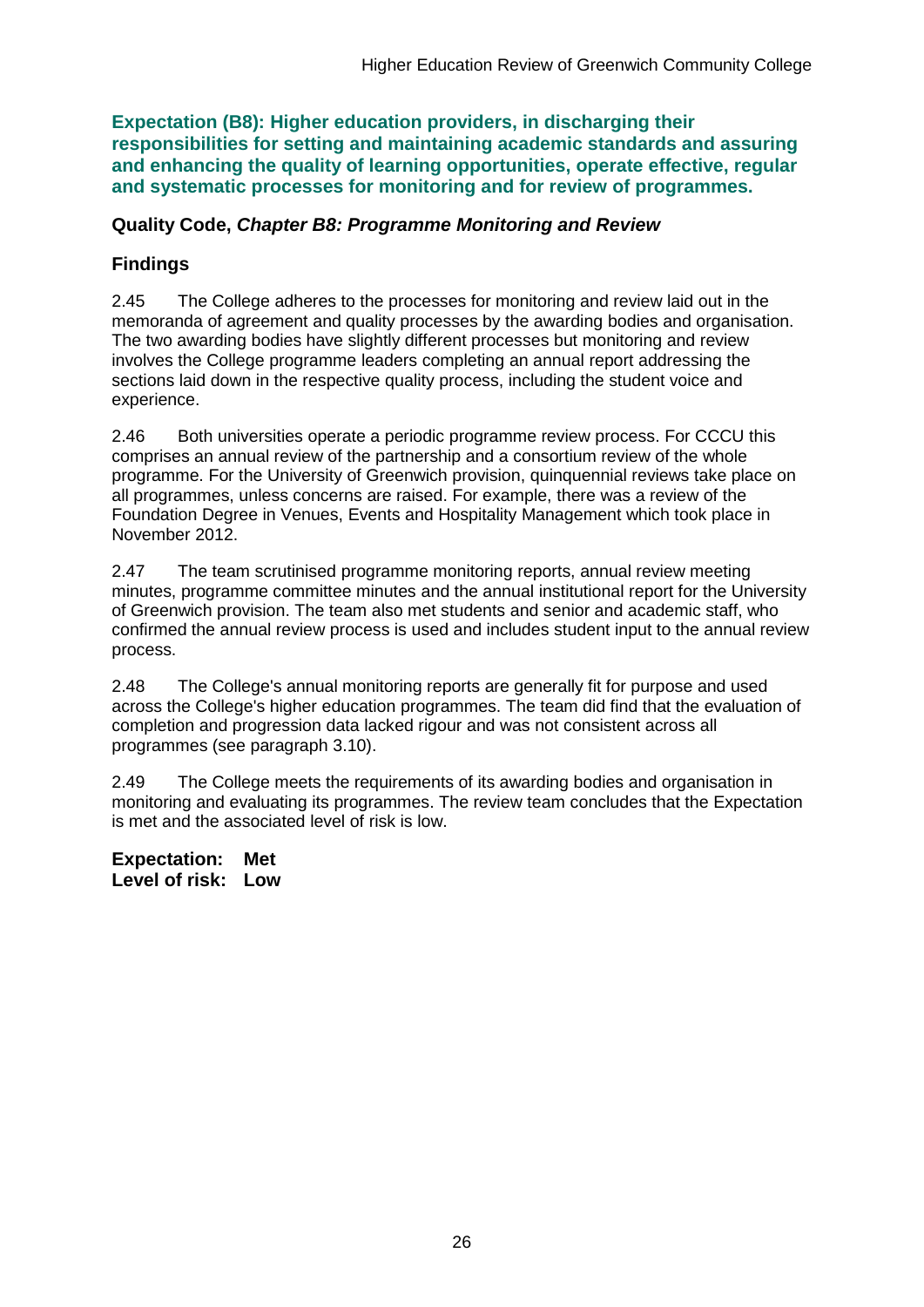#### **Expectation (B9): Higher education providers have procedures for handling academic appeals and student complaints about the quality of learning opportunities; these procedures are fair, accessible and timely, and enable enhancement.**

### **Quality Code,** *Chapter B9: Academic Appeals and Student Complaints*

## **Findings**

2.50 The responsibility checklists all state that the responsibility for the management of student complaints rests with the College, with individual responsibility resting with the Director of Quality and Standards. The awarding bodies are responsible for appeals. The College complaints and appeals procedures are not available via the website, but there is a complaints section in the customer service online feedback form which can be used by applicants.

2.51 The individual programme handbooks and generic Higher Education Student handbook deal with complaints and appeals inconsistently. The Handbook for the Foundation Degree in Venues, Events and Hospitality Management advises students to follow the College procedure for complaints and the University process for appeals. The handbook for the Foundation Degree in Supporting Learning and Teaching refers to the College's complaints and appeals procedures with no reference to the awarding body. The Handbook for the Foundation Degree in Applied Professional Studies makes no reference to complaints and appeals at all. HNC/D students are directed to the College's own Complaints and Appeals procedures, which are appended in the Programme Handbook. The generic Higher Education Student Handbook, which is applicable to all students, does not refer to the College's policies on complaints and appeals. And the website makes no reference to these policies either.

2.52 The review team tested the College's approach to student appeals and complaints through meetings with students, professional support staff, senior staff, academic staff, and representatives from the awarding bodies. Students noted that they were not aware of any complaints being made, but thought the necessary information was contained in their handbooks, while teaching staff felt that the individual support given to students ensured that any potential complaints were dealt with at an early stage and did not progress to the formal process. There was some confusion evidenced by support staff regarding the progression of complaints at the formal stage to the awarding body or to the College's governing body.

2.53 Overall the review team found that, while the processes themselves are sound, there is inconsistency in the information available to staff and students regarding complaints and appeals. However, the team concludes that the Expectation is met, and the associated level of risk is low (see also paragraph 3.3).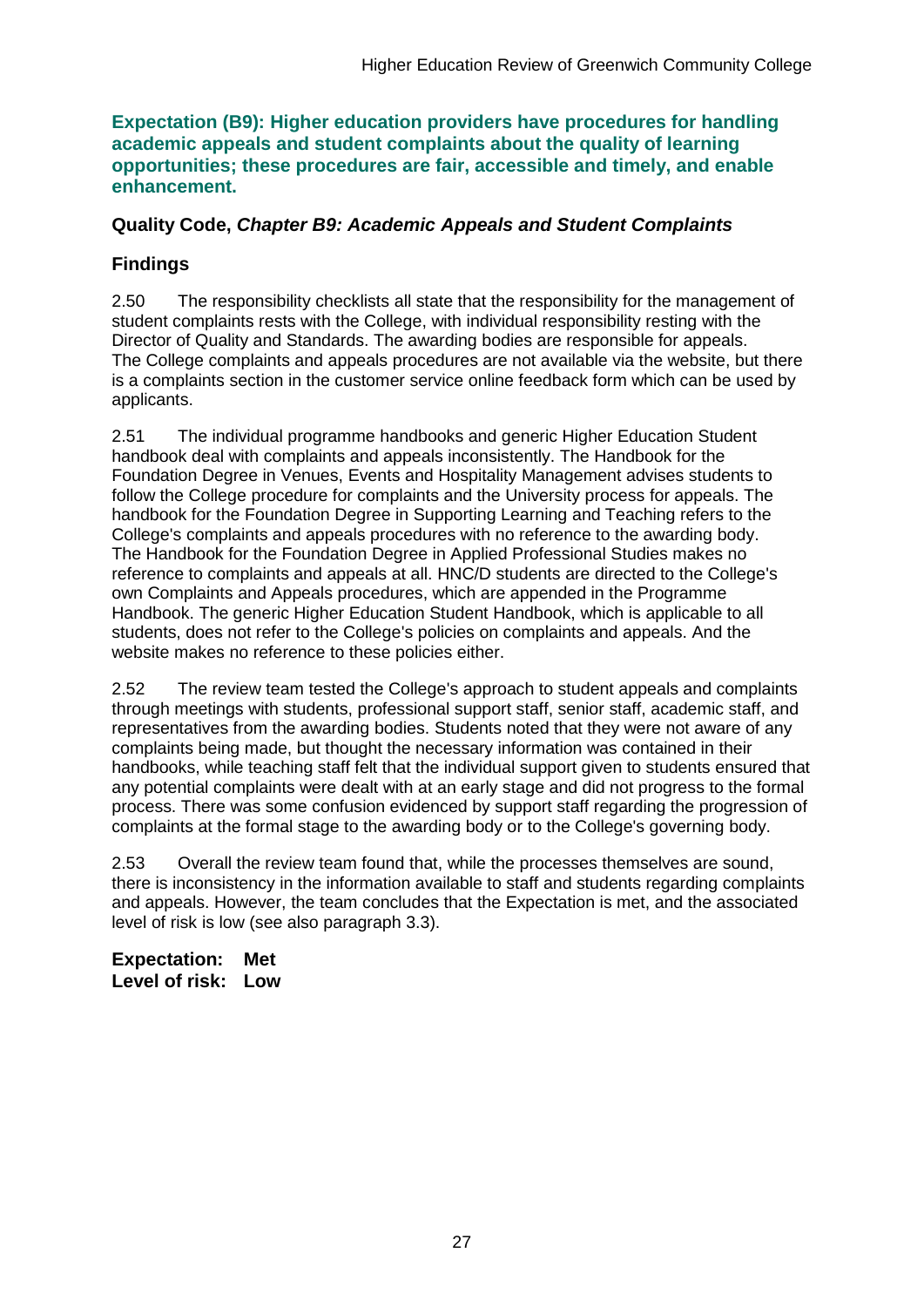**Expectation (B10): Degree-awarding bodies take ultimate responsibility for academic standards and the quality of learning opportunities, irrespective of where these are delivered or who provides them. Arrangements for delivering learning opportunities with organisations other than the degree-awarding body are implemented securely and managed effectively.**

### **Quality Code,** *Chapter B10: Managing Higher Education Provision with Others*

## **Findings**

2.54 Currently, over half of the students are on the College's foundation degrees. Foundation degrees are designed to integrate academic and work-based learning through close collaboration between employers and programme providers. The College is, therefore, responsible for facilitating and supporting these student learning opportunities, especially through managing its relationship with employers and for students' work-based placements.

2.55 The College commented that mechanisms had been developed to support the identification and implementation of placements, if required. However, to date these had not been used as no students have required placements. This process includes visiting placement employers and carrying out relevant Health and Safety reviews, conducted through the College Placement Officer, but is not carried out for existing employers. While a document to be completed by the student and identifying the name of their current employer has been generated, Employer Guidance detailing roles and responsibilities, and acknowledging acceptance of the student's work based learning opportunity, has not been developed to support both placement and existing employer relationships.

2.56 The team scrutinised the relevant documentation, including the standardised employer health and safety forms, met staff and students and conducted a telephone interview with a local employer, although it transpired the latter provided employment opportunity talks for students rather than employment placements directly.

2.57 The College acknowledged that the current placement information had not yet been used as all students to this date had used existing work opportunities. It also stated that despite asking employers to fill out the relevant documentation, the responses to date had been poor. It was unfortunate that, despite a request from the review team to meet employers, the College was not able to make arrangements for employers to come to the College during the visit.

2.58 Students who met the review team were mainly employed, a mix of part and full-time. An example was raised of employment status changes and subsequent support provided by the College to begin identification of relevant placement opportunities. No examples of placement provision experience were available at time of the review visit.

2.59 Despite the College Higher Education Strategy highlighting local employer engagement as a strategic priority, there is no clear strategy for employer engagement. This includes initial identification, either as a new placement or development through an existing student employment arrangement, through to ongoing maintenance of the relationship. Neither are there any monitoring and evaluations of managing locations where students are placed to achieve learning outcomes.

2.60 The College has an extensive employer database for the Foundation Degree Venues, Events and Hospitality programme. It has identified that engagement with employers is in need of further development. As far back as November 2012, the Programme Approval/Review of this foundation degree made it a condition of approval that the College produces a clear strategy for the development and sustainment of employer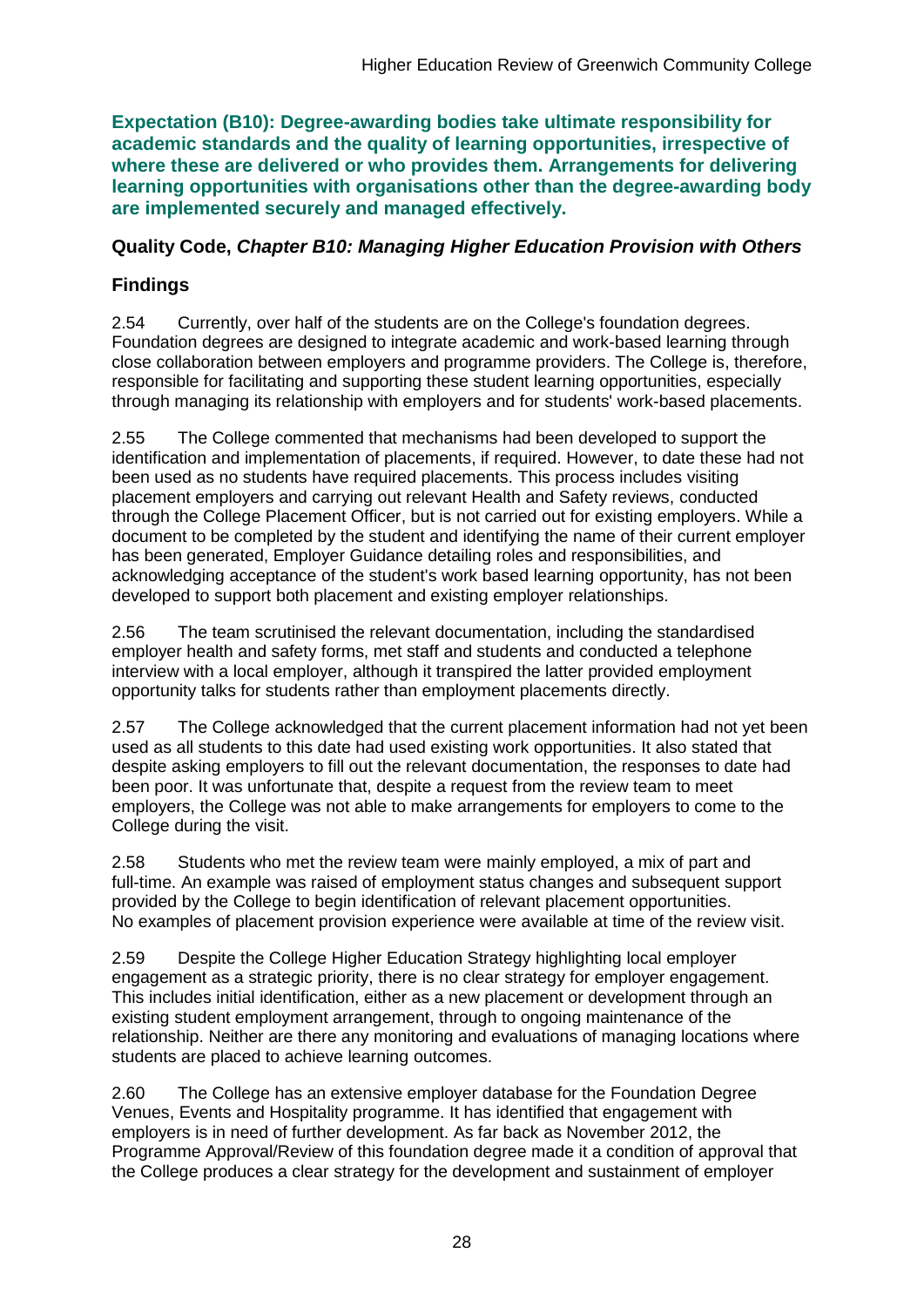engagement. It also noted that there was no concrete endorsement from any companies regarding placements after the main company withdrew from the relationship. The Programme Monitoring Report (September 2014) from the University of Greenwich noted that the College needed to expand its work placements and to enhance work-based learning practices. Given that most of its higher education provision is foundation degrees and that, starting in 2014, there was an intake of full-time students for the Foundation Degree in Venues, Events and Hospitality programme, the review team **recommends** that the College develops and implements a strategic approach for the involvement of employers in the higher education provision. This would then be in line with the *Foundation Degree Benchmark Statement.*

2.61 The review team concludes that the Expectation is not met because, given the present and future foundation degree provision, there is no clear strategy for employer engagement or any evaluation of employer links. The associated level of risk is high.

**Expectation: Not met Level of risk: High**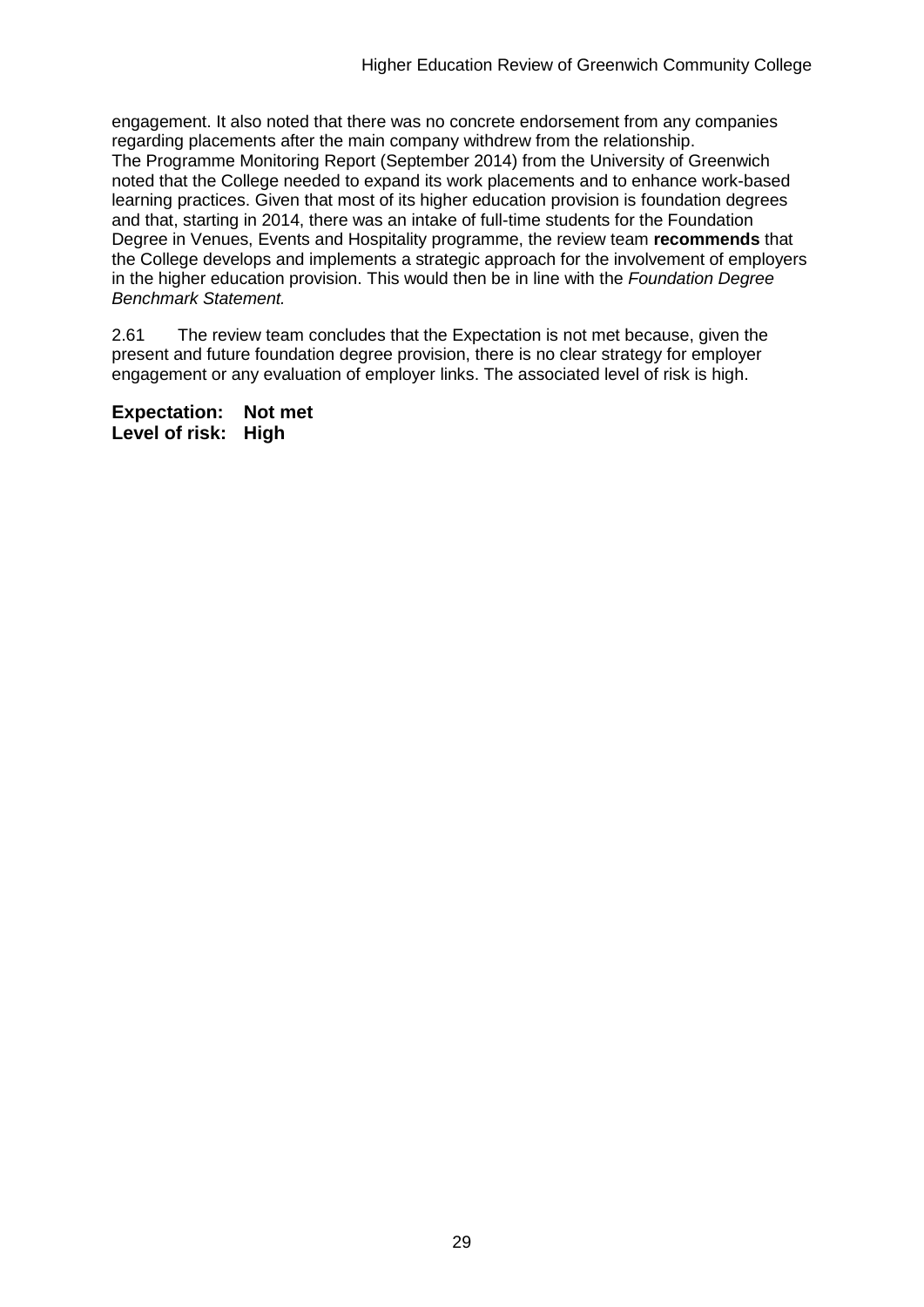**Expectation (B11): Research degrees are awarded in a research environment that provides secure academic standards for doing research and learning about research approaches, methods, procedures and protocols. This environment offers students quality of opportunities and the support they need to achieve successful academic, personal and professional outcomes from their research degrees.**

### **Quality Code,** *Chapter B11: Research Degrees*

### **Findings**

2.62 The College does not offer research degrees, therefore Expectation B11 is not applicable.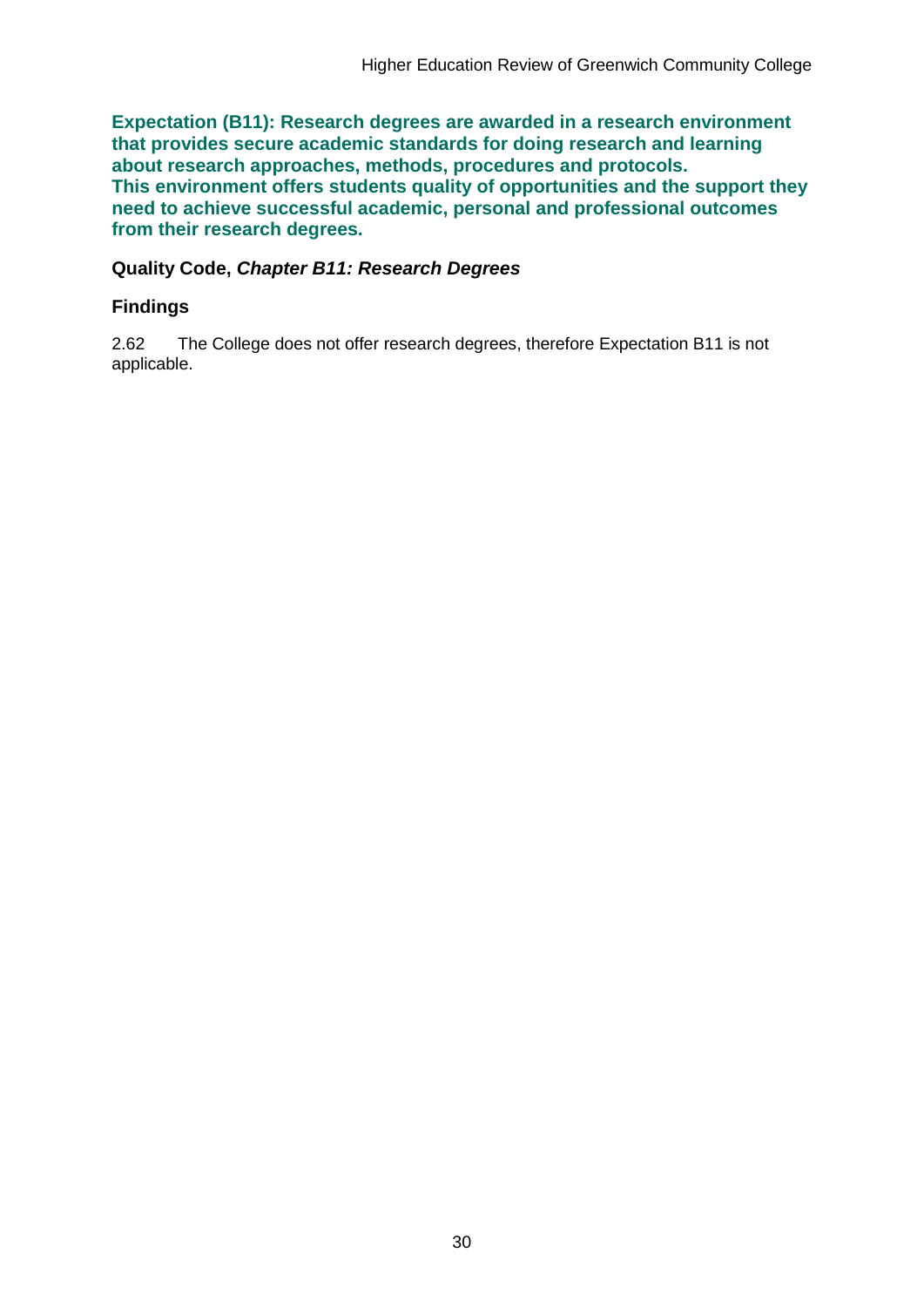## **The quality of student learning opportunities: Summary of findings**

2.63 In reaching its judgement about the quality of student learning opportunities, the review team matched its findings against the criteria specified in Annex 2 of the published handbook.

2.64 Eight applicable Expectations have been met and risk is judged low in each case. One Expectation (B4) is met but with moderate risk. Another expectation (B10) is not met and there is a high level of risk.

2.64 Recommendations include providing a staff policy which is more focused on subject development in higher education rather than just training and updating, and producing a teaching observation process appropriate for higher education (as recommended in the previous QAA review report). Given that half of the provision is foundation degrees and that recruitment onto four new foundation degrees will start in 2015-16, the College is expected to have a process for the management and evaluation of work-based learning, including roles and responsibilities. It also needs to develop and implement a strategic approach for the involvement of employers in the higher education provision. Learning resources are appropriate and well managed, especially the Learning Resources Centre and its thorough monitoring of the use of the facilities. There are two affirmations, one for the development of the VLE and the other for progress being made to increase student response rates to questionnaires.

2.65 The review team concludes that the quality of student learning experiences **requires improvement to meet** UK expectations.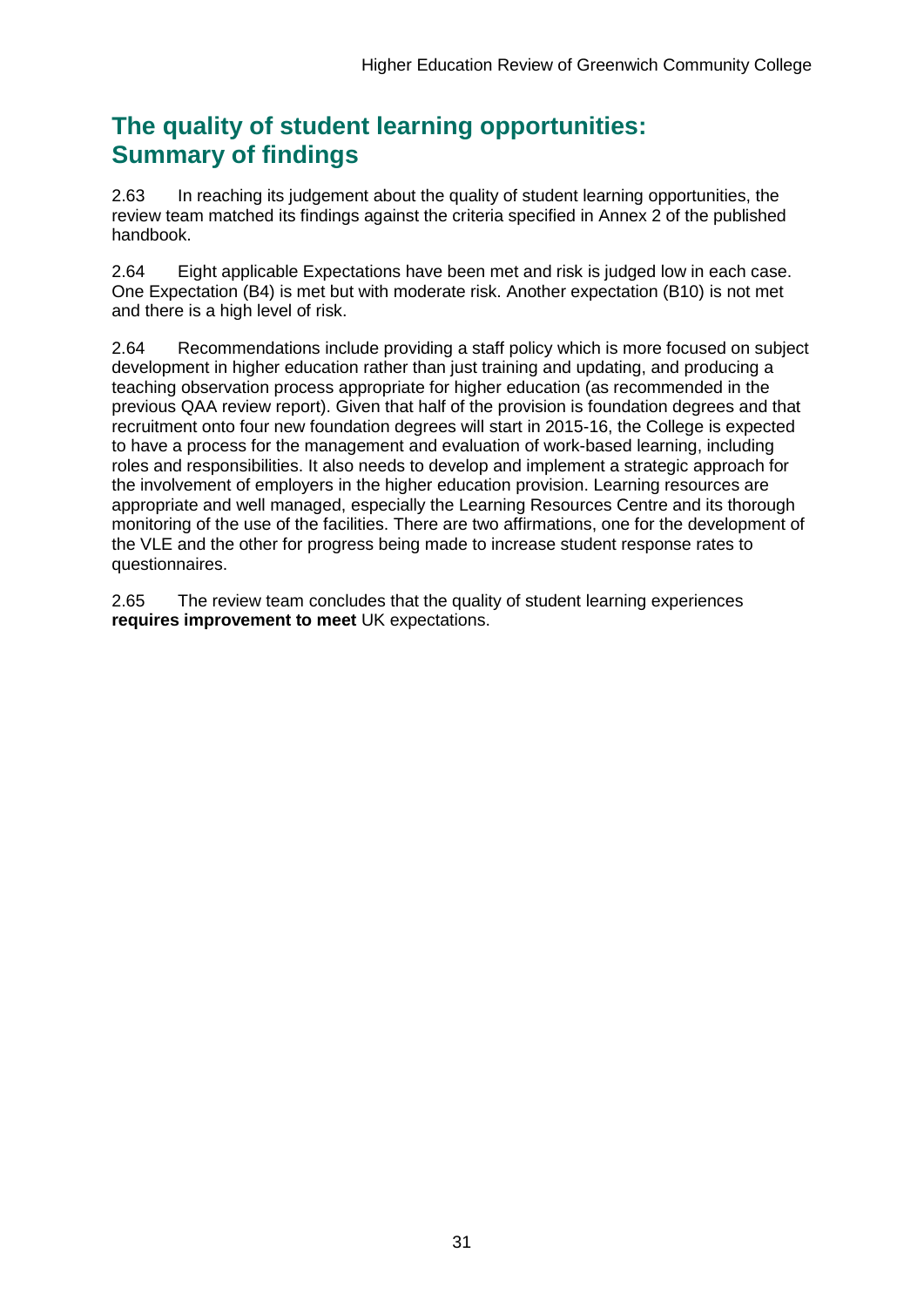## <span id="page-32-0"></span>**3 Judgement: The quality of the information about learning opportunities**

**Expectation (C): UK higher education providers produce information for their intended audiences about the higher education they offer that is fit for purpose, accessible and trustworthy.**

### **Quality Code,** *Part C: Information about Higher Education Provision*

## **Findings**

3.1 The College has developed a number of informal mechanisms for approving and monitoring information, involving members of the HEAT membership and the Higher Education Coordinator, and the Marketing Department for website and marketing content.

3.2 The team scrutinised a wide variety of materials, including the public website, internal intranet/information portals and VLE, student handbooks, and awarding bodies' quality assurance guidance and discussed this material with staff and student in meetings during the review visit.

3.3 There is no formal process by which information across the institution is created and reviewed. While the College asserts that the information provided to students is 'clear and robust', the review team encountered several examples of inaccurate and inaccessible information as noted in paragraph 2.51 (regarding appeals and complaints) and in paragraph 2.38 (regarding accreditation of prior learning and experience). In the light of these examples, and the issues raised below, the review team **recommends** that the College develops and implements a process that ensures information for higher education provision is fit for purpose, accessible and trustworthy.

3.4 For prospective students, employers and externals, the College's website is an important information resource. Since the 2010 QAA review, the website has been revised to improve the higher education section for prospective students. It now includes clarification that foundation degrees are qualifications in their own right and this information is also reflected in the newly developed higher education prospectus. Although the information for foundation degree programmes has improved, for example including explanations of the award level, the College also offers HNCs, diplomas and a foundation year programme. These awards do not have a similar level of explanation. Furthermore, the College identifies only the two awarding bodies in its public-facing information; Pearson is not mentioned. On the website, the Pearson programme is identified under 'Foundation Degrees' where the only logo visible is the University of Greenwich. This programme does not feature in the current version of the higher education prospectus (2014-15), although it has been running since November 2014. In the review team's view, therefore, the information provided by the College about its non-foundation degree provision is not fit for purpose, contributing to the recommendation set out above. The team notes that the College was recommended to improve information about the distinctions among different programmes and awards in the 2010 QAA review report.

3.5 The process by which students apply to programmes differs between subject, awarding body and study method (full or part-time). It is clearly articulated at each relevant stage of the website, along with programme leader information which is also available in the prospectus. Using the website as a signposting tool to the relevant application links appears to be an efficient method. This was confirmed by students in their meeting with the team.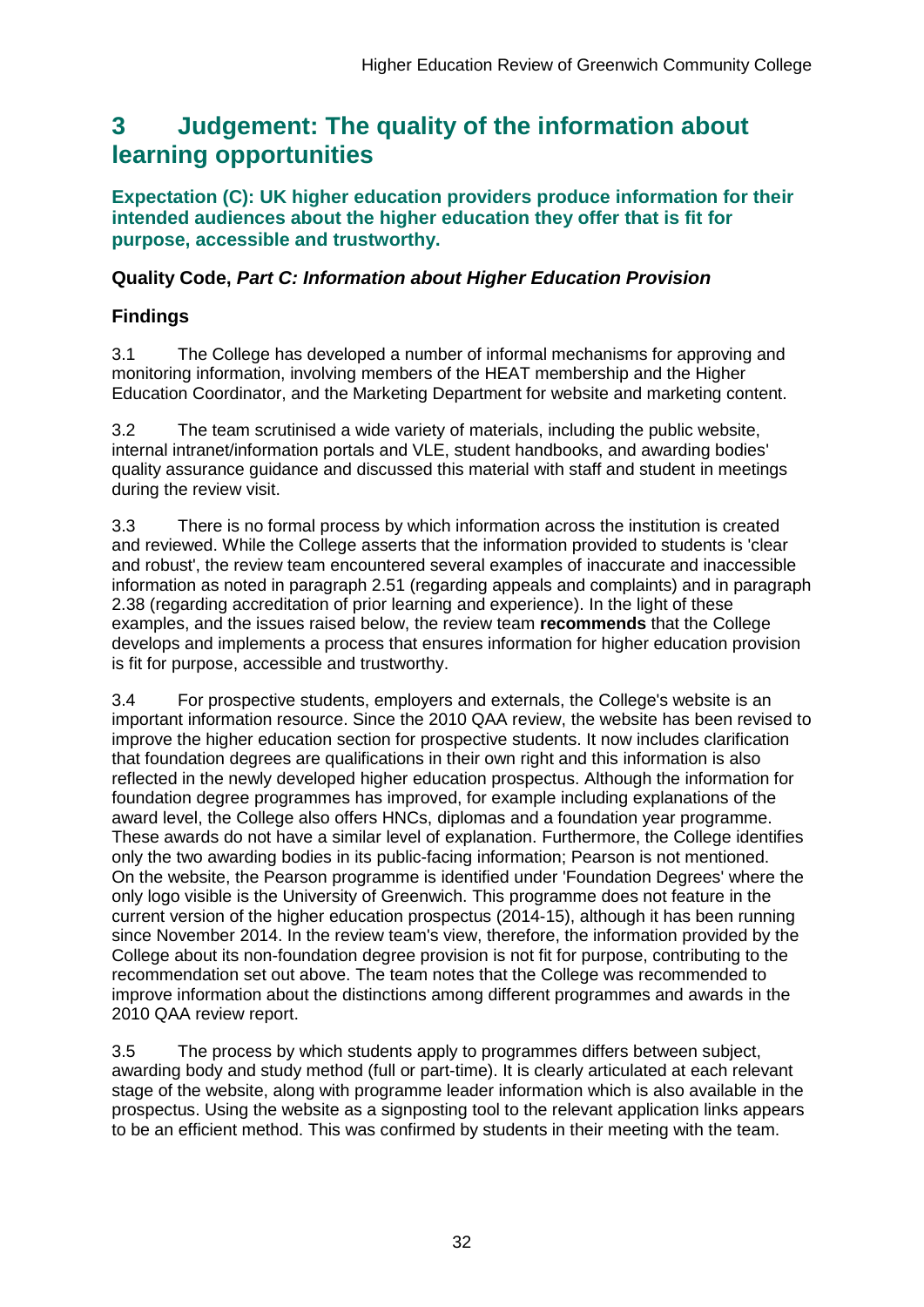3.6 Additional details are provided on the website to help applicants make informed choices and are displayed in a standardised format across all programmes. The College Senior Management Team describes plans to improve the information provided to applicants, such as through making the programme handbooks available on the College website, planned for implementation in 2015-16.

3.7 Some of the claims made in the promotional activity is not referenced or supported by evidence, for example, 'widely recognised in the NHS' (p 10) and 'many of our students find themselves in employment/university'. The College noted that a strong mission and aim for the provision is to engage with the local community and provide learning opportunities which reflect these values. This is reflected in the newly published 2020 College strategy available via the College website which clearly outlines performance indicators for achieving such.

3.8 Programme-level outcomes are agreed at validation by the awarding bodies and are included in their programme handbooks. The College does not include clear programme learning outcomes for all programmes in its own information, although the awarding bodies hold the College accountable to these academic quality standards as a measure of success of the provision, which is reported on annually. There is a supplementary handbook to provide the College context. To ensure that the quality standards of academic provisions meet the intended learning outcomes, the review team **recommends** that programme learning outcomes are made more explicit to staff and students, which may require processes of retrieval from the awarding bodies.

3.9 Development of a placement/work-based learning handbook was a recommendation in the last QAA review report. This recommendation is particularly relevant to foundation degree students. It has not been completed. Conflicting information was provided to the team about the stage of handbook development. Upon request, a draft was presented during the visit which was discovered to be from another higher education provider without reference to origin. The College's title had been substituted for the original provider in all but one place. This document was withdrawn and a replacement presented. This was, in some parts, similar to the first document. The team recognises that these documents were drafts and not yet circulated to students, staff or employers. However, both rely on the document of another institution. As such, they do not provide sufficient information which relates to the College's provision. As it is, students, staff and employers do not have a placement handbook. Moreover, the documents have not been through a process of discussion and development. The review team **recommends** that a placement/ work-based learning handbook be developed and provided to students and employers.

3.10 Progression and destination data is a requirement of franchised provisions for the College, as outlined in the collaborative arrangements quality handbooks. Progression data within each programme is collected and reported to awarding bodies in annual programme reviews. However, progression from foundation degrees to University top-up awards and employment destination data are not gathered or evaluated. For example, the Foundation Year Science Programme Monitoring Report notes that 'all learners progressed into undergraduate programmes', but there was no evidence for this. Destination data is not formally evaluated at programme levels. College staff reported that data is not easily obtained. The review team **recommends** that the College develops processes for monitoring and evaluating destination data, especially for Foundation Degree top-up awards.

3.11 There are inconsistencies and gaps in the provision of information about appeals and complaints, accreditation of prior learning and experience, Pearson programmes, the Placement Handbook, and destination and progression to top-up awards data. There is an ineffective informal system for checking information. Therefore, the Expectation is not met and the associated level of risk is serious because there is no identified systematic process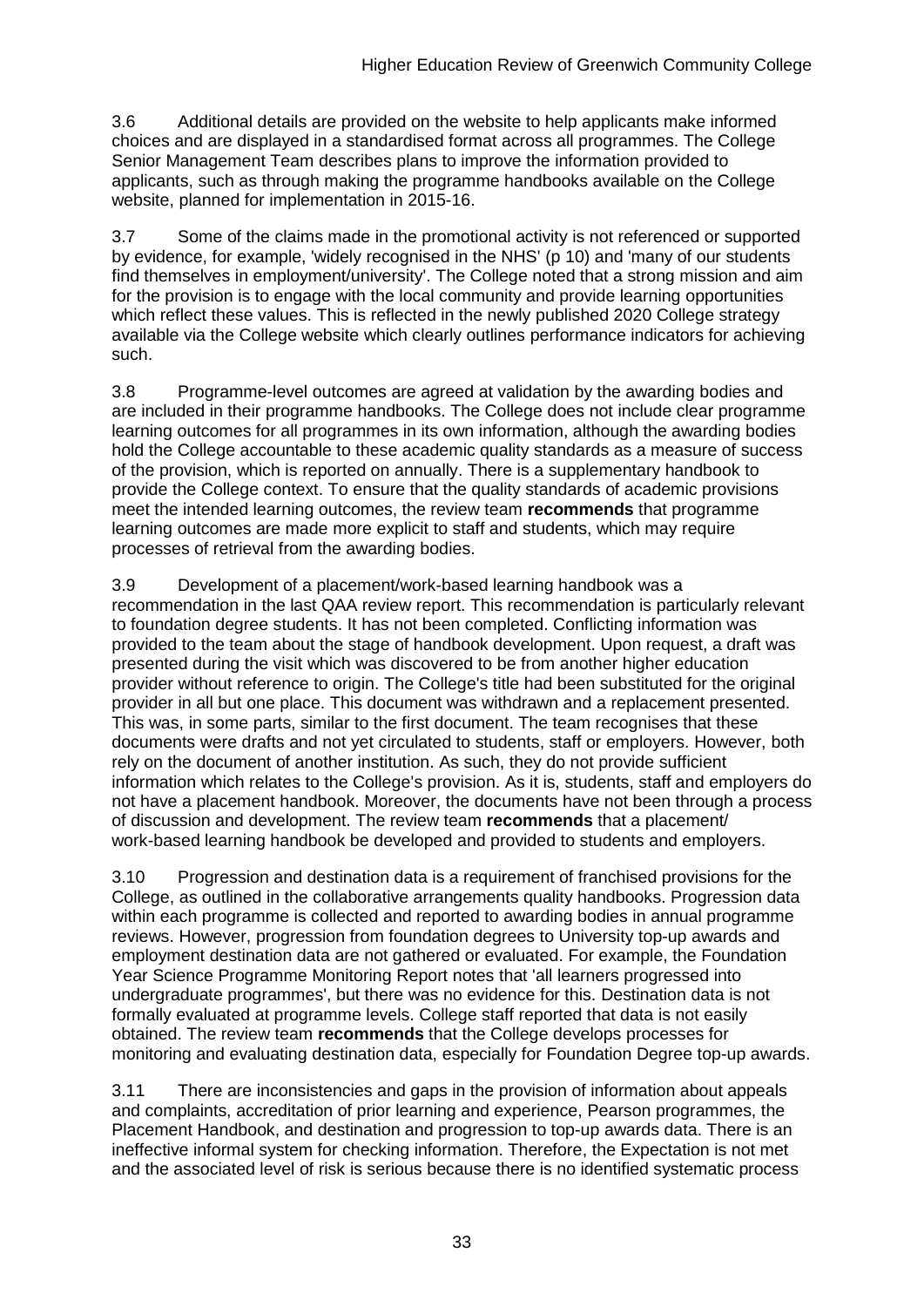for ensuring that the information published is accurate. There are significant gaps in policy, structures and procedures.

**Expectation: Not met Level of risk: Serious**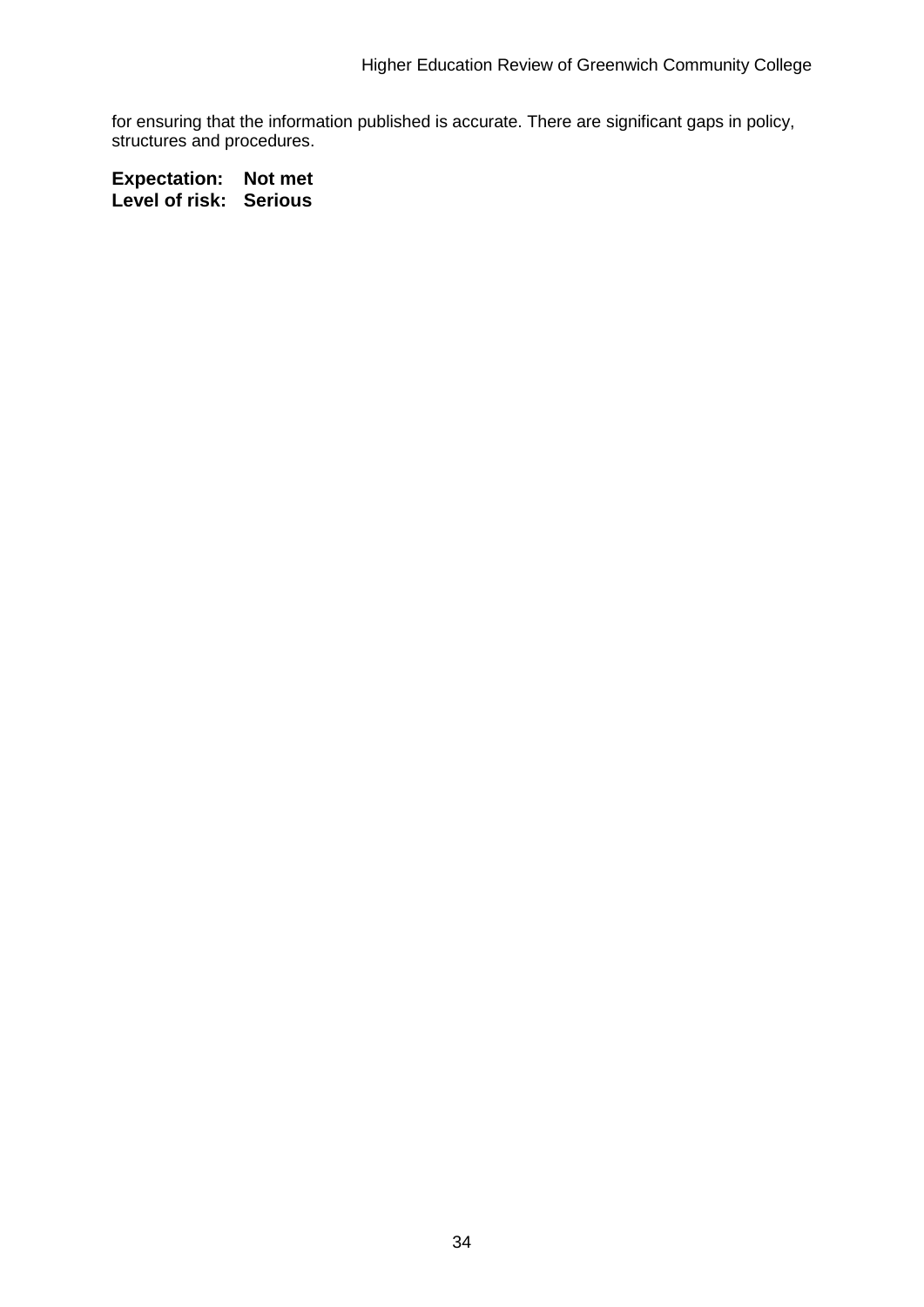## **The quality of the information about learning opportunities: Summary of findings**

3.12 In reaching its judgment the review team matched its findings against the criteria specified in Annex 2 of the published handbook.

3.13 Expectation C is not met and the level of risk is serious. There are four recommendations associated with the expectation: that the College develops and implements a process that ensures information for higher education provision is accurate, accessible and trustworthy; that it provides a placement/work-based learning handbook; ensures that programme outcomes are made more explicit; and develops the process for monitoring and evaluating destination data, including foundation degree 'top-up' awards.

3.14 The review team concludes that the wide range of errors and inconsistencies in the information available to both students and the general public across a range of media is serious because there is no identified systematic process for ensuring that the information published is fit for purpose, accessible and trustworthy. There are significant gaps in policy, structures or procedures. The review team concludes that the quality of the information produced by the College about its provision is not fit for purpose, accessible and trustworthy and thus **does not meet** UK expectations.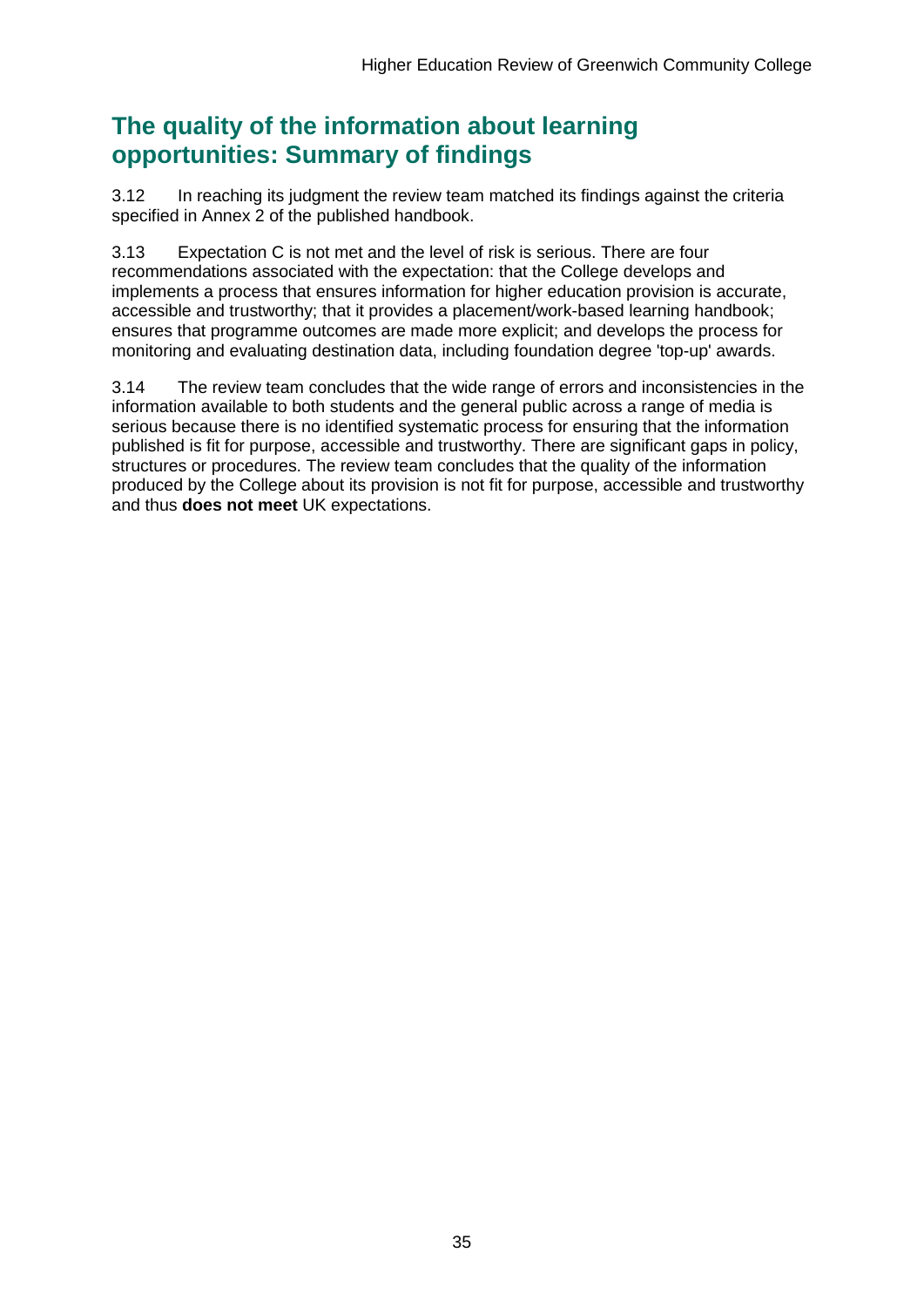## <span id="page-36-0"></span>**4 Judgement: The enhancement of student learning opportunities**

## **Expectation (Enhancement): Deliberate steps are being taken at provider level to improve the quality of students' learning opportunities.**

## **Findings**

4.1 The College's mission statement and strategic aims focus on enhancing life chances and putting learning and support at the forefront in all actions. The Higher Education Strategy notes that the College 'is instrumental in providing the local community with the skills and qualifications necessary to move into employment and further and higher education and has structured its provision to reflect areas of demand for skills and the needs of the local communities it serves'.

4.2 The Higher Education Strategy notes that enhancement of flexible and blended delivery modes, including part-time and evening delivery, embraces all types of learner, and meets the needs of employers and the local community. The Table of Actions from the Higher Education Strategy covers a range of practical issues but does not discuss enhancement as such. The HEAT terms of reference note the team's responsibility for the overall strategic plan, including to 'approve and monitor capital bids/projects that support quality improvements and use of ILT in the curriculum'. HEAT minutes from meetings in May and June 2014, and the HEAT Higher Education Issues Action Plan do not contain reference to enhancement or the identification and dissemination of good practice, rather reporting on more practical issues, such as the establishment of specific higher education facilities.

4.3 The College's membership of the Pan-London Peer Review and Development Group provides some opportunities to share good practice, with the January 2013 report noting the usefulness of the Peer Review Development work undertaken in the development of the Foundation Degree in Venues, Events and Hospitality Management.

4.4 The review team met senior, professional support and teaching staff to discuss their understanding of enhancement. Staff were unsure about the meaning of enhancement or the importance of a systematic, deliberate approach. In addition, the review team did not see evidence of how the College uses its quality assurance processes to drive enhancement, despite there being some examples of enhancement. There are some examples of practice which the College notes as improvements to the provision. However, there is a lack of a deliberate and systematic approach that would drive an enhancement agenda. For these reasons, the review team **recommends** that the College takes deliberate steps to improve the quality of students' learning opportunities.

4.5 Overall, the review team concludes that the Expectation is not met and the associated level of risk is moderate because there is some evidence of enhancement but the College does not take deliberate steps to improve the quality of students' learning.

**Expectation: Not Met Level of risk: Moderate**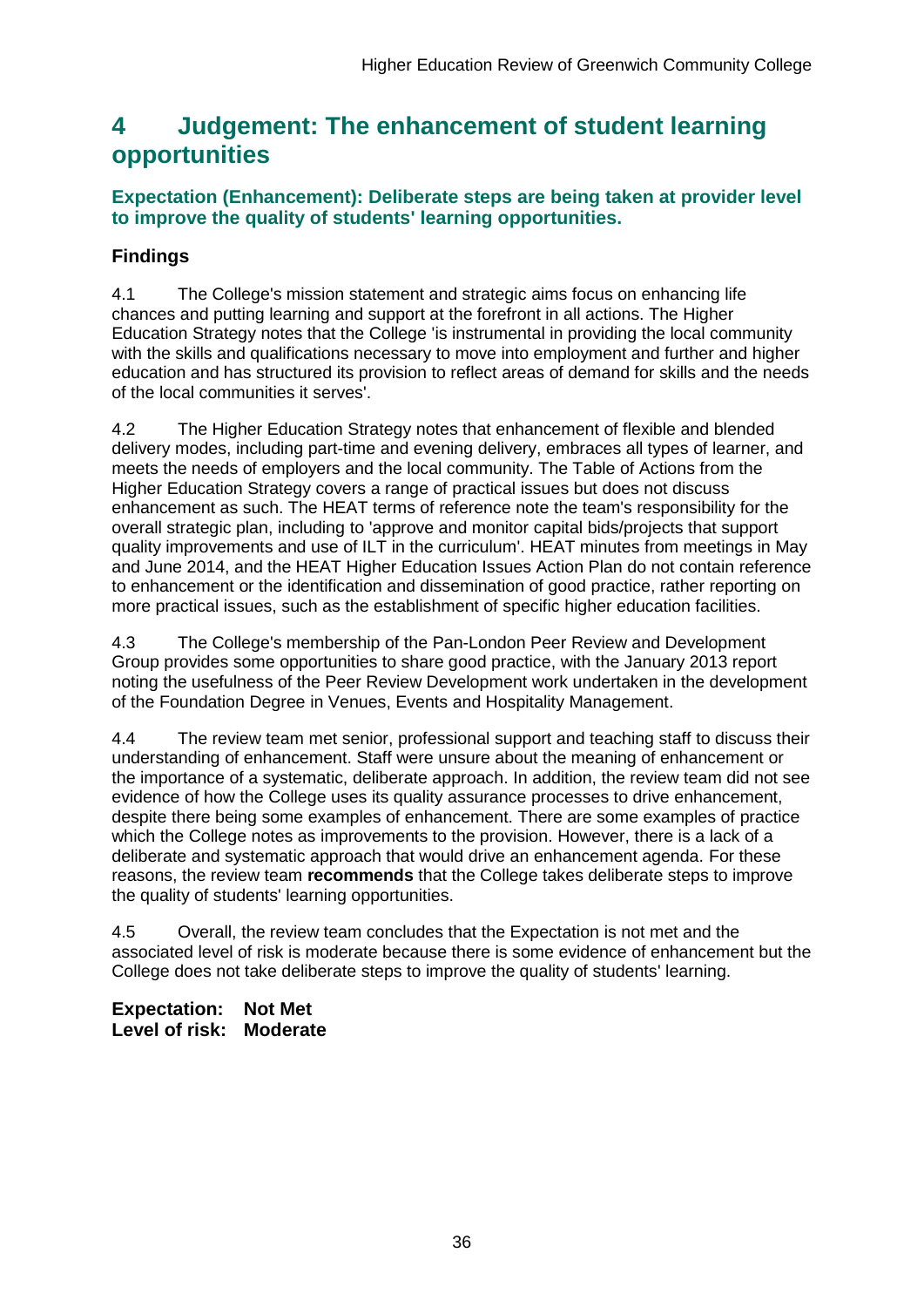## **The enhancement of student learning opportunities: Summary of findings**

4.6 In reaching its judgement about the enhancement of student learning opportunities, the review team matched its findings against the criteria specified in Annex 2 of the published handbook.

4.7 The Expectation in this area requires improvement and risk is judged moderate with one recommendation: that the College should take deliberate steps to improve the quality of students' learning opportunities.

4.8 The review team concludes that the enhancement of student learning opportunities **requires improvement to meet** UK expectations.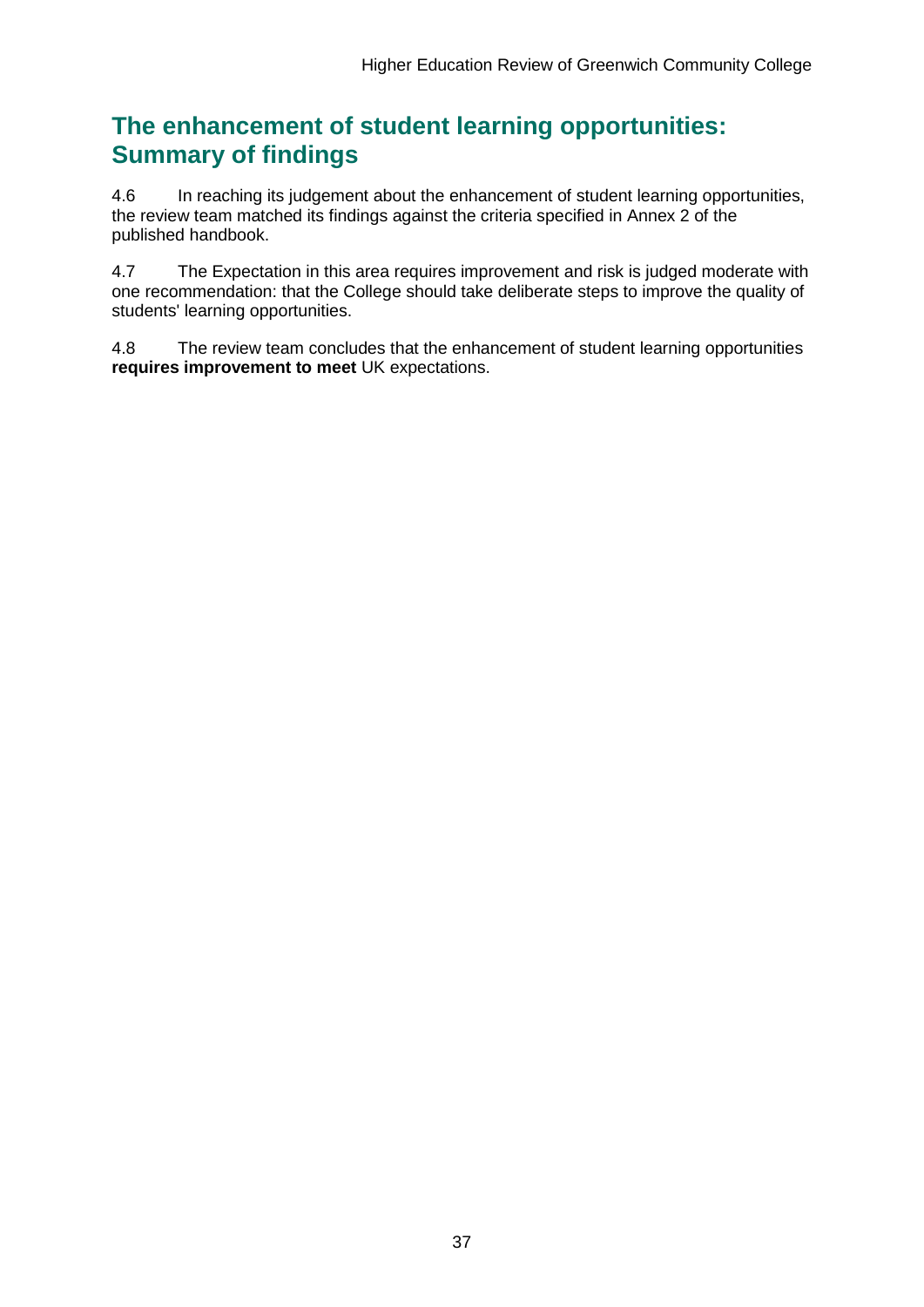## <span id="page-38-0"></span>**5 Commentary on the Theme: Student Involvement in Quality Assurance and Enhancement**

## **Findings**

5.1 The College is proud of its student engagement in the quality assurance and enhancement of learning opportunities and identified this as an area of strength in their higher education student experience. The review team found evidence of well established student representation mechanisms and strong links between students and their Programme Leader through informal interactions. Given the diversity of the student demographic, including representation of minority ethnic groups who may find typical UK student engagement methods intimidating or may be less forthcoming in giving feedback, the widespread acknowledgement that these mechanisms exist and are positively received by the student community is encouraging. However, the College acknowledges that these mechanisms could be better used and that it has more work to do, particularly with student survey engagement. Staff who met the review team appeared committed to ensuring use of the student voice is enhanced across the College structures.

5.2 Teaching staff appeared positive and committed to student involvement at programme level, building a strong professional and pastoral relationship with students. It is through this internal partnership that concerns and feedback are addressed promptly and the student voice can be effectively represented through programme monitoring reports and internal higher education committees. This is indicative of the size of higher education provision at the College, as agility and responsiveness are easier when provisions and student numbers are small.

5.3 Outcomes of student feedback are discussed at staff team meetings and inform wider College action plans, which are lead by the same team. There is no annual monitoring of the effectiveness of the student voice or thematic analysis of issues raised during the academic year to monitor progress. Actions arising from student feedback is commutated to the student community through class representatives and programme leaders.

<span id="page-38-1"></span>5.4 Overall, the College has implemented a solid foundation for student involvement and it is clear the College values its students' contributions. This being said, the mechanisms are at times ad hoc and it is not clear these will scale in line with projected student recruitment aspirations. There is little evidence to suggest innovation within these feedback channels or concerted effort to ensure that the diverse student voice is equally represented, yet this may also be symptomatic of the cohort size. Enthusiasm evidenced through the staff teams should be built on to improve and sustain student engagement longer.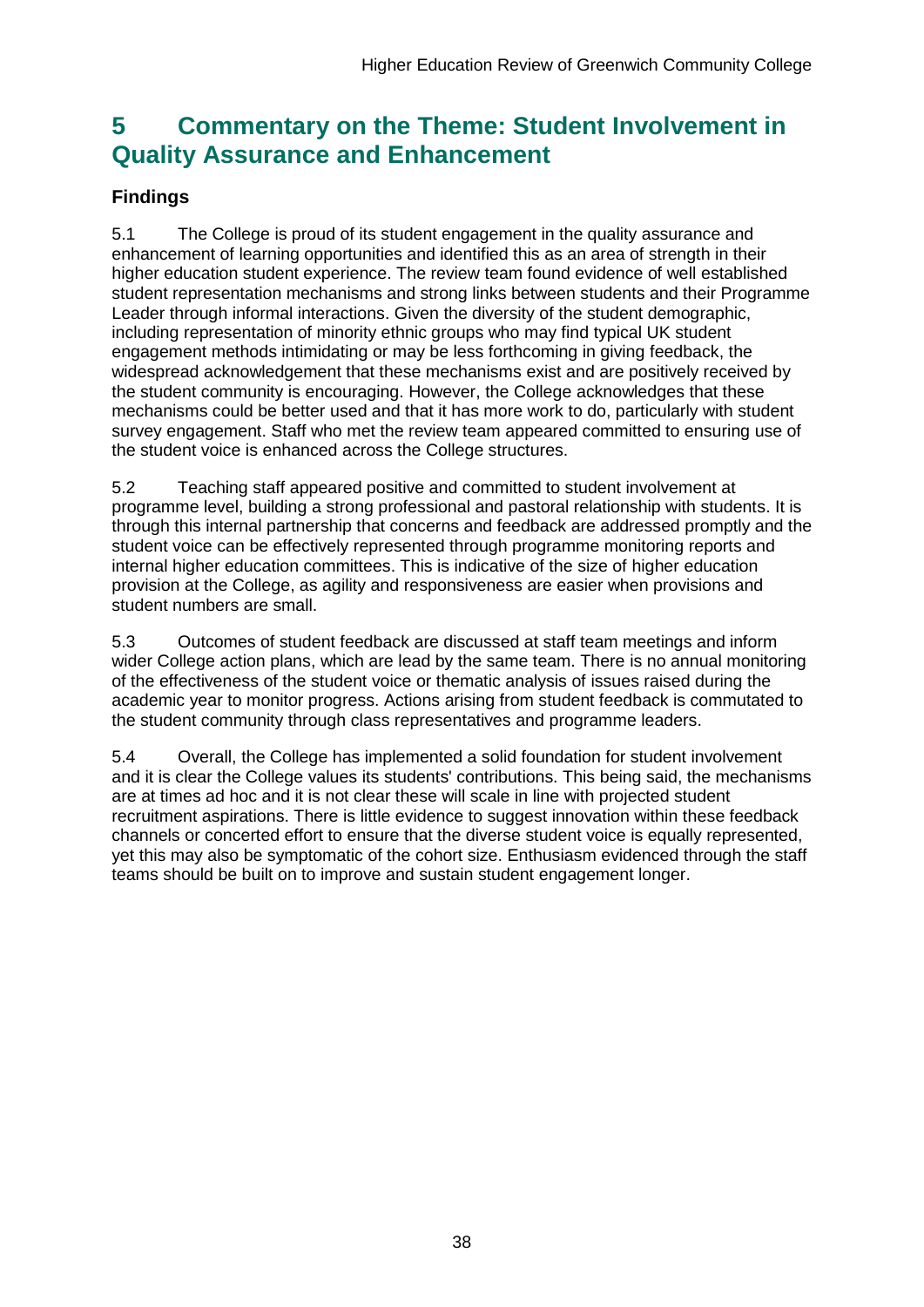## <span id="page-39-0"></span>**Glossary**

This glossary is a quick-reference guide to terms in this report that may be unfamiliar to some readers. Definitions of key operational terms are also given on pages 29-32 of the [Higher Education Review handbook](http://www.qaa.ac.uk/publications/information-and-guidance/publication?PubID=2672)

If you require formal definitions of other terms please refer to the section on assuring standards and quality: [www.qaa.ac.uk/assuring-standards-and-quality](http://www.qaa.ac.uk/assuring-standards-and-quality)

User-friendly explanations of a wide range of terms can be found in the longer **Glossary** on the QAA website: [www.qaa.ac.uk/Pages/GlossaryEN.aspx](http://www.qaa.ac.uk/Pages/GlossaryEN.aspx)

#### **Academic standards**

The standards set by **degree-awarding bodies** for their courses (programmes and modules) and expected for their awards. See also **threshold academic standard**.

#### **Award**

A qualification, or academic credit, conferred in formal recognition that a student has achieved the intended **learning outcomes** and passed the assessments required to meet the academic standards set for a **programme** or unit of study.

#### **Blended learning**

Learning delivered by a number of different methods, usually including face-to-face and e-learning (see **[technology enhanced or enabled learning](http://www.qaa.ac.uk/AboutUs/glossary/Pages/glossary-t.aspx#t1)**).

#### **Credit(s)**

A means of quantifying and recognising learning, used by most institutions that provide higher education **programmes of study**, expressed as numbers of credits at a specific level.

#### **Degree-awarding body**

A UK [higher education provider](http://newlive.qaa.ac.uk/AboutUs/glossary/Pages/glossary-h.aspx#h2.1) (typically a [university\)](http://newlive.qaa.ac.uk/AboutUs/glossary/Pages/glossary-u-z.aspx#u4) with the power to award degrees, conferred by Royal Charter, or under Section 76 of the Further and Higher Education Act 1992, or under Section 48 of the Further and Higher Education (Scotland) Act 1992, or by Papal Bull, or, since 1999, granted by the Privy Council on advice from QAA (in response to applications for [taught degree awarding powers, research degree awarding powers or](http://newlive.qaa.ac.uk/AboutUs/DAP/Pages/default.aspx)  [university title\)](http://newlive.qaa.ac.uk/AboutUs/DAP/Pages/default.aspx).

#### **Distance learning**

A course of study that does not involve face-to-face contact between students and tutors but instead uses technology such as the internet, intranets, broadcast media, CD-ROM and video, or traditional methods of correspondence - learning 'at a distance'. See also **blended learning**.

#### **Dual award or double award**

The granting of separate awards (and certificates) for the same **programme** by two **degree-awarding bodies** who have jointly delivered the programme of study leading to them. See also **multiple award**.

#### **e-learning**

See technology enhanced or enabled learning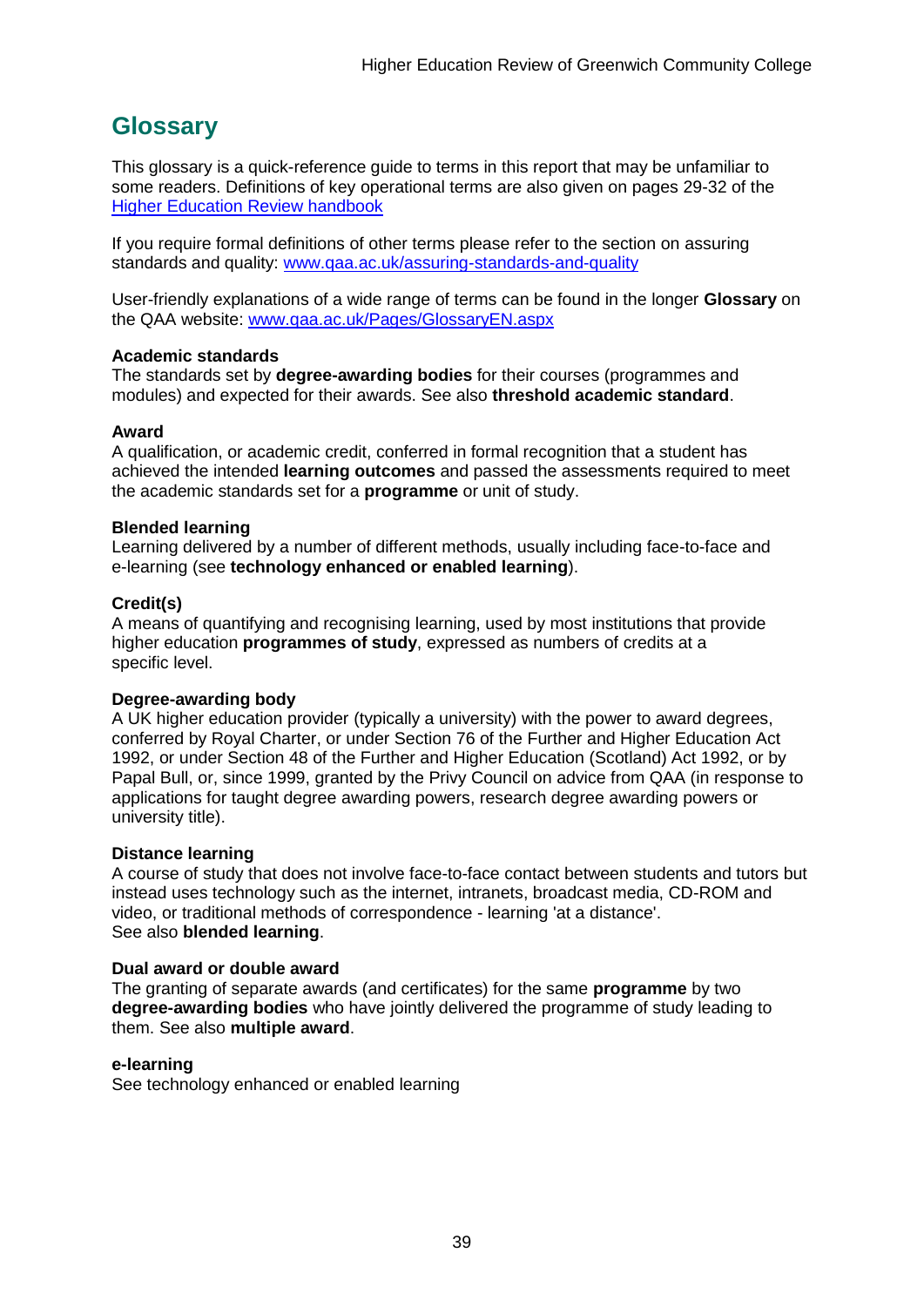#### **Enhancement**

The process by which [higher education providers](http://www.qaa.ac.uk/AboutUs/glossary/Pages/glossary-h.aspx#h2.1) systematically improve the quality of provision and the ways in which students' learning is supported. It is used as a technical term in our review processes.

#### **Expectations**

Statements in the **Quality Code** that set out what all UK [higher education providers](http://newlive.qaa.ac.uk/AboutUs/glossary/Pages/glossary-h.aspx#h2.1) expect of themselves and each other, and what the general public can therefore expect of them.

#### **Flexible and distributed learning**

A [programme](http://newlive.qaa.ac.uk/AboutUs/glossary/Pages/glossary-p.aspx#p12) or [module](http://newlive.qaa.ac.uk/AboutUs/glossary/Pages/glossary-m-o.aspx#m6) that does not require the student to attend classes or events at particular times and locations.

#### See also **distance learning**.

#### **Framework**

A published formal structure. See also **framework for higher education qualifications**.

#### **Framework for higher education qualifications**

A published formal structure that identifies a hierarchy of national qualification levels and describes the general achievement expected of holders of the main qualification types at each level, thus assisting higher education providers in maintaining academic standards. QAA publishes the following frameworks: *The Framework for Higher Education Qualifications in England, Wales and Northern Ireland* (FHEQ) and *The Framework for Qualifications of Higher Education Institutions in Scotland* (FHEQIS).

#### **Good practice**

A process or way of working that, in the view of a QAA review team, makes a particularly positive contribution to a higher education provider's management of academic standards and the quality of its educational provision. It is used as a technical term in QAA's audit and review processes.

#### **Learning opportunities**

The provision made for students' learning, including planned study, teaching, assessment, academic and personal support, and resources (such as libraries and information systems, laboratories or studios).

#### **Learning outcomes**

What a learner is expected to know, understand and/or be able to demonstrate after completing a process of learning.

#### **Multiple awards**

An arrangement where three or more **degree-awarding bodies** together provide a single jointly delivered **programme** (or programmes) leading to a separate **award** (and separate certification) of each awarding body. The arrangement is the same as for **dual/double awards**, but with three or more awarding bodies being involved.

#### **Operational definition**

A formal definition of a term, establishing exactly what QAA means when using it in reviews and reports.

#### **Programme (of study)**

An approved course of study that provides a coherent learning experience and normally leads to a qualification.